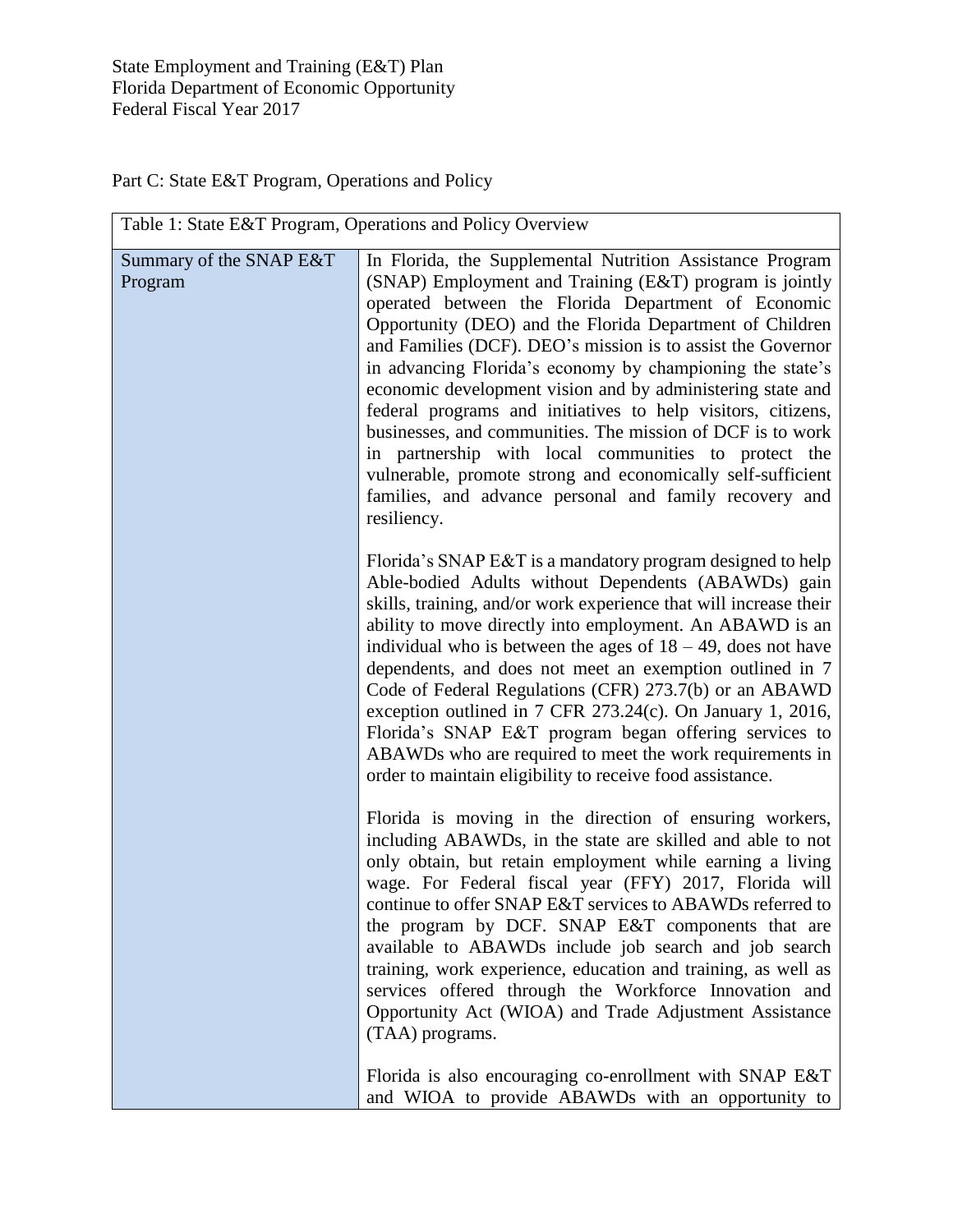| Table 1: State E&T Program, Operations and Policy Overview |                                                                                                                                                                                                                                                                                                                                                                                                                                                                                                                                                                                                                                                                        |
|------------------------------------------------------------|------------------------------------------------------------------------------------------------------------------------------------------------------------------------------------------------------------------------------------------------------------------------------------------------------------------------------------------------------------------------------------------------------------------------------------------------------------------------------------------------------------------------------------------------------------------------------------------------------------------------------------------------------------------------|
|                                                            | become competitive in the workforce while receiving wrap-<br>around support services to further assist with the move to self-<br>sufficiency. ABAWDs who are job ready and assigned to job<br>search will be connected with the universal services offered<br>through the Wagner-Peyser program to assist with continued<br>skill building through employability skills workshops and job<br>search, referral, and placement assistance.                                                                                                                                                                                                                               |
|                                                            | <b>SNAP E&amp;T Service Delivery</b><br>ABAWDs referred for SNAP E&T participation are informed<br>of their referral to the program through a Notice of Mandatory<br>Participation (NOMP), mailed by DEO on behalf of the<br>LWDB. The NOMP provides instructions to the ABAWD of<br>the initial engagement steps and associated deadlines to avoid<br>adverse actions. The initial engagement steps include an online<br>orientation to the SNAP E&T program, an online initial<br>online<br>appointment<br>scheduling<br>assessment,<br>and<br>an<br>requirement.                                                                                                    |
|                                                            | <b>Orientation</b><br>The orientation, offered online and in-person, is a required<br>activity for new or reopened referrals for ABAWDs who have<br>not attended an orientation within the previous 12 months.<br>ABAWDs will also receive an orientation if there have been<br>significant program changes regardless of the time frame of<br>last attendance. The orientation informs the ABAWD of the<br>following:<br>Why they were referred to the program<br>An overview of the program's components<br>The program expectations and requirements<br>Benefits of the program<br>Consequences of failure to comply<br>Grievance procedures and participant rights |
|                                                            | <b>Assessment</b><br>The assessment, offered online and in-person, explores the<br>ABAWDs strengths, barriers, and goals in relation to education<br>and employment. The assessment contains a standard set of<br>questions to gather information from the ABAWD that will<br>allow the case manager to assign them to the most appropriate<br>activity(ies). The assessment is completed immediately                                                                                                                                                                                                                                                                  |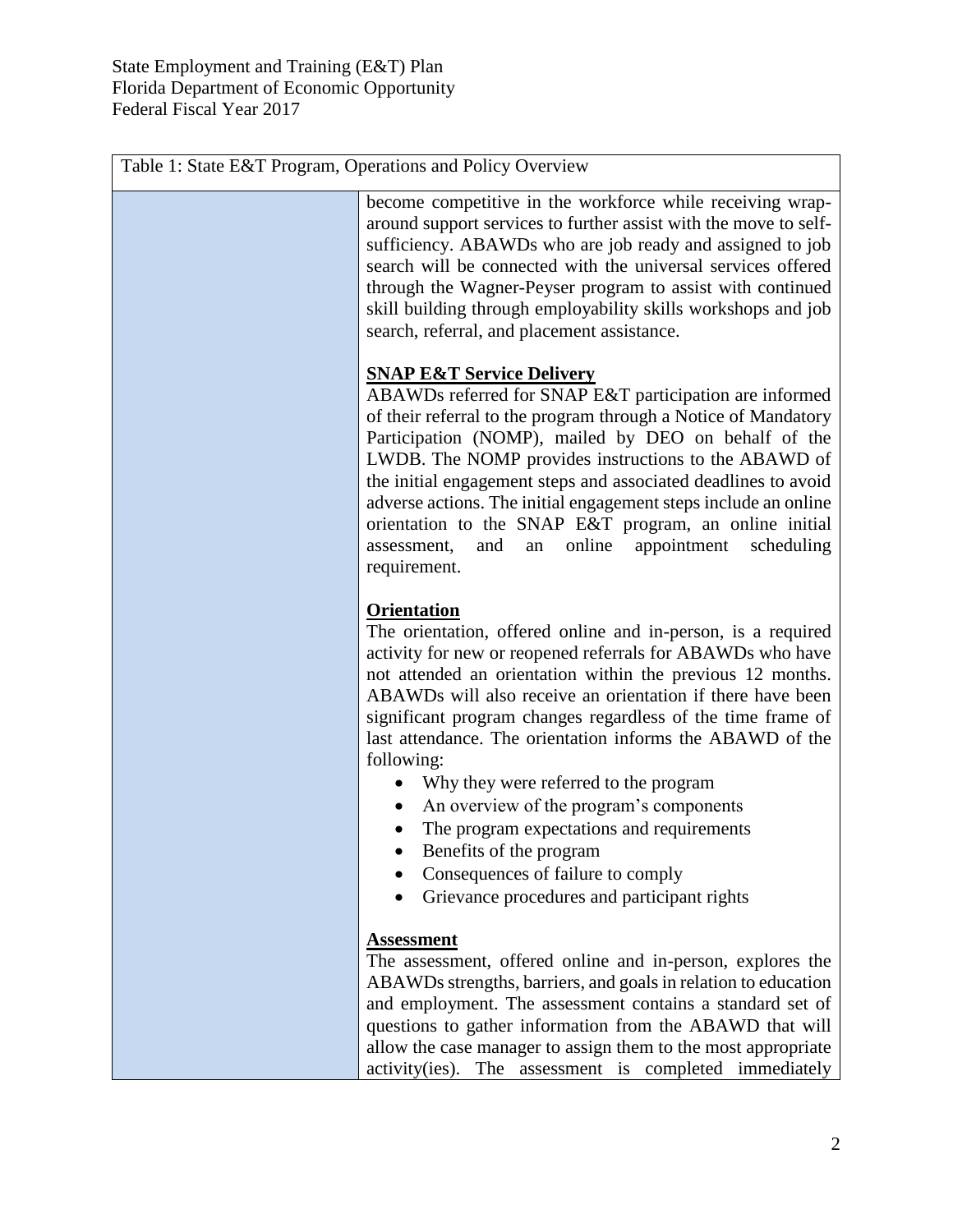| Table 1: State E&T Program, Operations and Policy Overview |                                                                                                                                                                                                                                                                                                                                                                                                                                                                                                                                          |
|------------------------------------------------------------|------------------------------------------------------------------------------------------------------------------------------------------------------------------------------------------------------------------------------------------------------------------------------------------------------------------------------------------------------------------------------------------------------------------------------------------------------------------------------------------------------------------------------------------|
|                                                            | following the orientation service and prior to assignment to a<br>qualifying component.                                                                                                                                                                                                                                                                                                                                                                                                                                                  |
|                                                            | <b>Online Appointment Setting</b><br>Upon completion of the orientation and assessment, the<br>ABAWD is instructed to schedule an appointment with a case<br>manager at their local career center. The online appointment is<br>scheduled using a virtual event calendar with available date<br>and time slots. In most LWDBs, the ABAWD is able to select<br>a date and time that suits their availability. In other LWDBs,<br>the ABAWD must contact the local career center to verbally<br>schedule an appointment date and time.     |
|                                                            | Once the appointment arrives, the ABAWD will meet with a<br>case manager to discuss their assessment responses and<br>determine which activity (ies) is suitable for placement.                                                                                                                                                                                                                                                                                                                                                          |
| <b>Program Changes</b>                                     | During the 2017 FFY, Florida will offer an Employment<br>Retention Services (ERS) component. ERS are intended to<br>offer additional employment supports to assist the ABAWD in<br>retaining employment. ERS services available include,<br>reimbursements for required uniforms or other clothing for<br>employment, equipment, supplies, tools required to perform<br>the job, testing fees, and transportation.                                                                                                                       |
|                                                            | ABAWDs who participate in at least one qualifying SNAP<br>E&T component and subsequently secure employment will be<br>eligible to receive ERS for up to 90 days after securing<br>employment.                                                                                                                                                                                                                                                                                                                                            |
|                                                            | Florida does not offer a conciliation process.                                                                                                                                                                                                                                                                                                                                                                                                                                                                                           |
| <b>Workforce Development</b><br>System                     | Over the past few years, Florida's economy has improved<br>significantly. The unemployment rate is down to 4.7 percent,<br>1,127,400 private-sector jobs have been created, and there is a<br>record level of job openings in the state. This improved<br>economic climate provides more opportunities to ensure that<br>all Floridians can obtain and maintain gainful employment.<br>Florida's workforce development system is a business-led,<br>market-responsive, results-oriented, and integrated workforce<br>development system. |
|                                                            | Led by CareerSource Florida, the workforce development<br>system administers services to businesses and customers                                                                                                                                                                                                                                                                                                                                                                                                                        |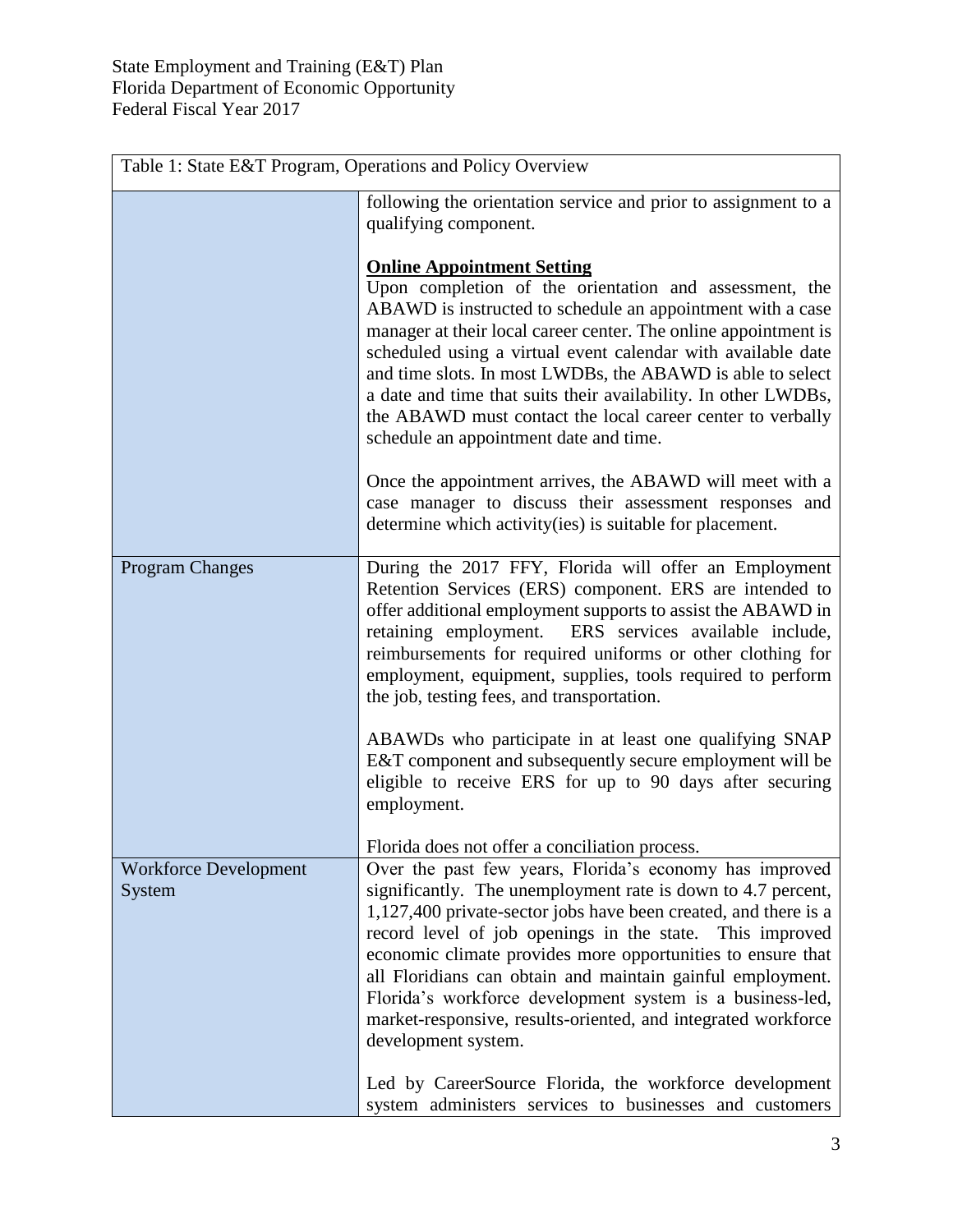| Table 1: State E&T Program, Operations and Policy Overview |                                                                                                                                                                                                                                                                                                                                                                                                                                                                                                                                                                                                                                                                                                                                                                                                                                                                                                                                                                                                                                                                                                                                                                                                                 |
|------------------------------------------------------------|-----------------------------------------------------------------------------------------------------------------------------------------------------------------------------------------------------------------------------------------------------------------------------------------------------------------------------------------------------------------------------------------------------------------------------------------------------------------------------------------------------------------------------------------------------------------------------------------------------------------------------------------------------------------------------------------------------------------------------------------------------------------------------------------------------------------------------------------------------------------------------------------------------------------------------------------------------------------------------------------------------------------------------------------------------------------------------------------------------------------------------------------------------------------------------------------------------------------|
|                                                            | through DEO and 24 Local Workforce Development Boards<br>(LWDB). CareerSource Florida is the statewide workforce<br>policy and investment board of business and government<br>leaders, charged with guiding workforce development for the<br>state of Florida. The primary responsibility of DEO is to serve<br>as the administrative entity for CareerSource Florida, the<br>policy making board, by providing guidance and training to the<br>local boards in their administration of the federal workforce<br>programs. Each LWDB administers workforce programs,<br>either directly or by referral, that include the core WIOA<br>programs (adult, dislocated worker, and youth programs), the<br>Wagner-Peyser (WP) program, adult education and literacy<br>programs, and migrant and seasonal farmworker programs,<br>among others. The LWDBs also provide services to customers<br>receiving Temporary Assistance to Needy Families (TANF),<br>known as the Welfare Transition (WT) program, Supplemental<br>Nutrition Assistance Program (SNAP), Trade Adjustment<br>Assistance (TAA), and other programs geared toward special<br>populations such as older workers and persons with<br>disabilities. |
|                                                            | Florida's workforce development system aims to accomplish<br>three goals:<br>1. Enhance alignment and market responsiveness of<br>workforce, education, and economic development<br>systems through improved service integration that<br>and<br>welfare<br>dependence<br>reduces<br>increases<br>opportunities for self-sufficiency, high-skill and high-<br>wage careers and lifelong learning.<br>2. Promote accountable, transparent, and data-driven<br>workforce investment through performance measures,<br>monitoring and evaluation that informs strategies,<br>operational<br>drives<br>excellence,<br>leads<br>the<br>to<br>identification and replication of best practices and<br>empowers an effective and efficient workforce delivery<br>system.<br>3. Improve career exploration, educational attainment and<br>training for in-demand<br>industries<br>skills<br>and<br>occupations that lead to enhanced employment, career<br>development,<br>credentialing,<br>and post-secondary<br>education opportunities.                                                                                                                                                                               |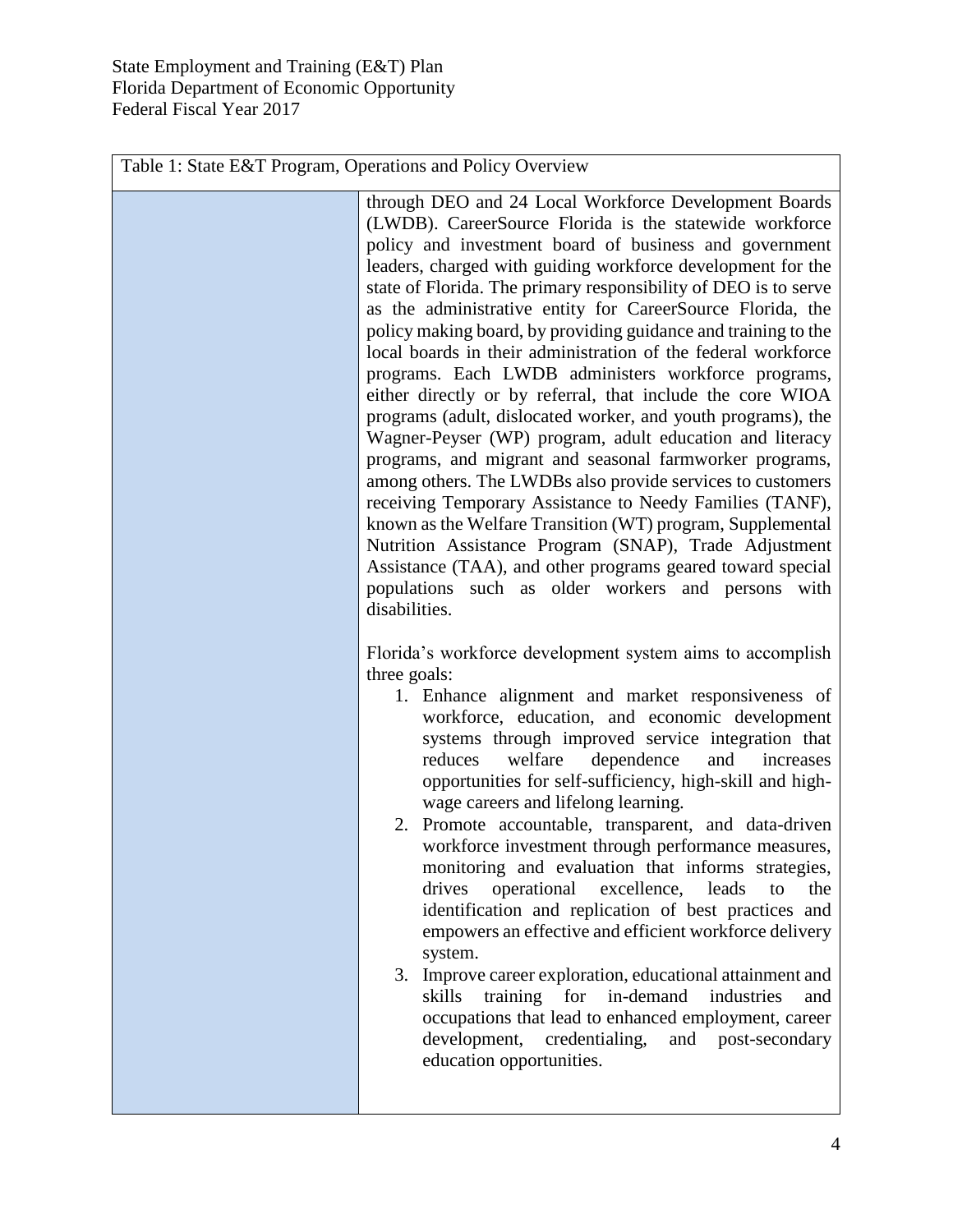| Table 1: State E&T Program, Operations and Policy Overview |                                                                                                                                                                                                                                                                                                                                                                                                                                                                                                                                                                                                                                                                                                                                                                                                                                                                                                                                                                                                                                                                                                                                                                                                 |  |
|------------------------------------------------------------|-------------------------------------------------------------------------------------------------------------------------------------------------------------------------------------------------------------------------------------------------------------------------------------------------------------------------------------------------------------------------------------------------------------------------------------------------------------------------------------------------------------------------------------------------------------------------------------------------------------------------------------------------------------------------------------------------------------------------------------------------------------------------------------------------------------------------------------------------------------------------------------------------------------------------------------------------------------------------------------------------------------------------------------------------------------------------------------------------------------------------------------------------------------------------------------------------|--|
| <b>Other Employment Programs</b>                           | ABAWDs referred for participation in the mandatory SNAP<br>E&T have a variety of opportunities available through SNAP<br>E&T, as well as other federally funded programs, to include<br>WIOA and Wagner-Peyser programs. SNAP E&T is typically<br>co-located within the career centers where participants have<br>the ability to be referred to other workforce programs.                                                                                                                                                                                                                                                                                                                                                                                                                                                                                                                                                                                                                                                                                                                                                                                                                       |  |
|                                                            | In addition, the WT program is Florida's work program<br>designed to engage work eligible Temporary Assistance for<br>Needy Families funded cash assistance recipients (under Title<br>IV-A of the Social Security Act) in a plan that moves the<br>family from welfare to work. The SNAP E&T and WT<br>programs are operated under the same administrative structure<br>and share resources, including access to employer services, job<br>seeker services, and the One Stop Service Tracking (OSST)<br>system.                                                                                                                                                                                                                                                                                                                                                                                                                                                                                                                                                                                                                                                                                |  |
| <b>Special Populations</b>                                 | Florida is not specifically targeting SNAP E&T services<br>toward any specific population other than ABAWDs. DCF<br>refers SNAP applicants, to include zero benefit households, to<br>the SNAP E&T program, if they meet the criteria for<br>mandatory participation.                                                                                                                                                                                                                                                                                                                                                                                                                                                                                                                                                                                                                                                                                                                                                                                                                                                                                                                           |  |
| <b>Screening Process</b>                                   | When determining who is subject to work requirements, DCF<br>applies a process of elimination that is similar to a funnel.<br>Using the total population of food assistance recipients or<br>applicants ages $18 - 49$ , SNAP E&T exemptions are explored.<br>Individuals will initially be screened to identify possible<br>from general<br>SNAP<br>work<br>exemptions<br>program<br>requirements. Individuals who are determined to fit the<br>definition of an ABAWD will further be screened to determine<br>if the individual qualifies for an ABAWD exceptions. Any<br>recipient who meets a SNAP E&T exemption is filtered out of<br>the process, not subject to work requirements, and not referred<br>for SNAP E&T participation. Anyone who did not meet a<br>SNAP E&T exemption is then assessed for a possible<br>ABAWD exception. Any recipient or applicant who meets an<br>exception is filtered out of the process, not subject to work<br>requirements, and not referred for SNAP E&T participation.<br>The remaining individuals, who did not meet an exemption or<br>exception, are ABAWDs with mandatory work requirements,<br>and are referred for SNAP E&T participation. |  |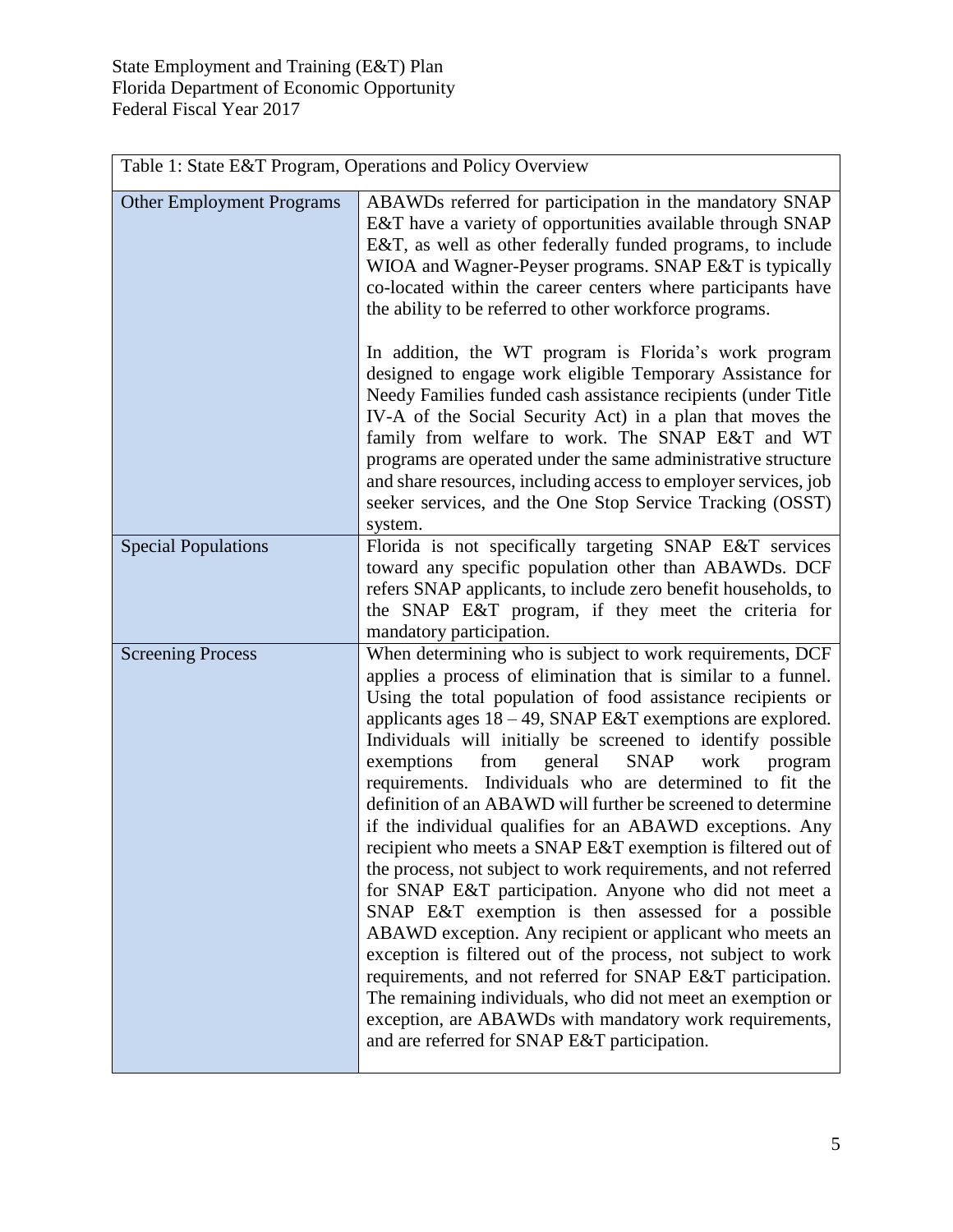| Table 1: State E&T Program, Operations and Policy Overview |                                                                                                                                                                                                                                                                                                                                                                                                                                                                                                                   |  |
|------------------------------------------------------------|-------------------------------------------------------------------------------------------------------------------------------------------------------------------------------------------------------------------------------------------------------------------------------------------------------------------------------------------------------------------------------------------------------------------------------------------------------------------------------------------------------------------|--|
| <b>Conciliation Process (if</b><br>applicable)             | Florida does not have a conciliation process.                                                                                                                                                                                                                                                                                                                                                                                                                                                                     |  |
| <b>Disqualification Policy</b>                             | ABAWDs will face disqualification from the SNAP E&T<br>program when he or she fails to comply with the SNAP E&T<br>program's work requirements. DEO will refer noncompliant<br>ABAWDs to DCF for good cause consideration pursuant to 7<br>CFR 273.24(b)(2) and 7 CFR 273.7(f)(1)(i).                                                                                                                                                                                                                             |  |
|                                                            | During the initial engagement phase (orientation, assessment<br>and/or the online job search/job search training activity) an<br>automatic or manual sanction request will notify DCF of the<br>ABAWD's non-compliance.                                                                                                                                                                                                                                                                                           |  |
|                                                            | Upon receipt of the non-compliance, DCF generates and mails<br>a Notice of Adverse Action (NOAA) letter to the ABAWD that<br>outlines:                                                                                                                                                                                                                                                                                                                                                                            |  |
|                                                            | 1) The failure to comply with the work requirements, the<br>sanction level and the date the sanction will be<br>imposed.                                                                                                                                                                                                                                                                                                                                                                                          |  |
|                                                            | 2) The contact information for the local workforce<br>development area for the ABAWD to report for<br>compliance assistance.                                                                                                                                                                                                                                                                                                                                                                                      |  |
|                                                            | 3) The DCF's Customer Call Center information to<br>submit and request good cause consideration.<br>4) The minimum number of months the food assistance<br>benefits will be interrupted if the participant does not<br>comply before the penalty begins.                                                                                                                                                                                                                                                          |  |
|                                                            |                                                                                                                                                                                                                                                                                                                                                                                                                                                                                                                   |  |
|                                                            | ABAWDs have an opportunity to report to the career center to<br>comply with the failed work requirement before the sanction is<br>effective. During this time, the ABAWD may also contact<br>DCF to report a good cause reason for their non-compliance.<br>"Good cause" is defined as a temporary circumstance beyond<br>the ABAWDs control that prevented participation in assigned<br>SNAP E&T activities. Participants are advised to contact DCF<br>for the status of good cause reviews and determinations. |  |
|                                                            | The penalty for failure to comply with the program<br>requirements is the loss of food assistance benefits. When non-<br>compliance is reported and DCF imposes a sanction, the<br>penalty period becomes effective on the first day of the month.                                                                                                                                                                                                                                                                |  |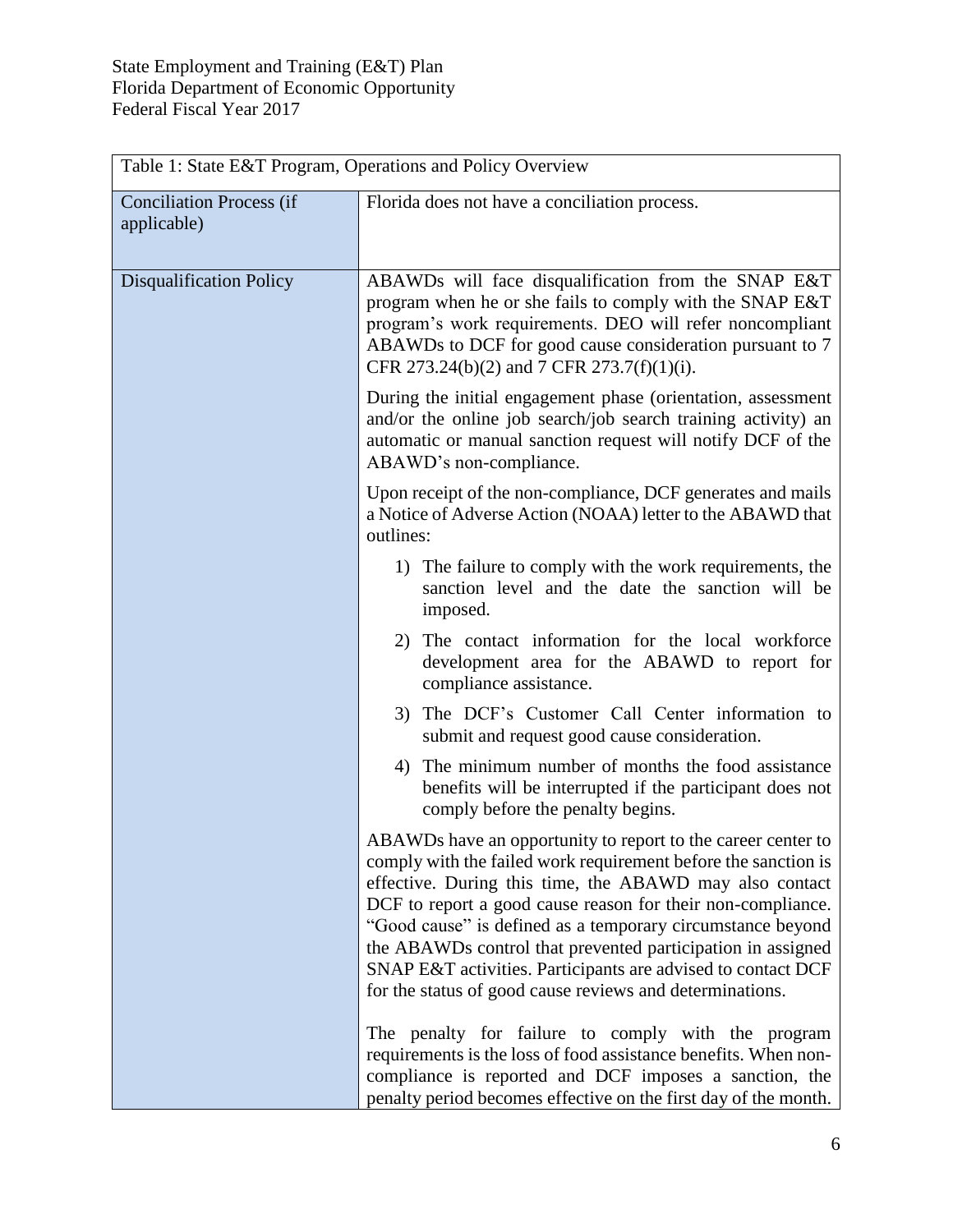| Sanction levels and associated penalty periods for failure to<br>comply are as follows:<br>Sanction level 1: ABAWDs who receive a level one<br>penalty or until they have complied with the program's<br>requirements.<br>Sanction level 2: ABAWDs who receive a level two<br>$\bullet$<br>sanction will be required to serve a minimum 3-month<br>penalty or until they have complied with the program's<br>requirements.<br>Sanction level 3: ABAWDs who receive a level 3<br>$\bullet$<br>sanction will be required to serve a minimum 6-month<br>penalty or until they have complied with the program's<br>requirements.<br>Subsequent sanctions received after a level three<br>sanction has been served will continue<br>to<br>be<br>administered as a level three sanction with the<br>or until compliance each time there is a failure to<br>participate in an activity.<br>During the penalty period, an ABAWD is not allowed to<br>engage in SNAP E&T activities. Once the penalty period has<br>been served, the ABAWD must complete a compliance<br>activity, as specified by the LWDB, and then reapply for food<br>the new application and ABAWD status, DCF will refer the<br>SNAP recipient to the SNAP E&T program for reengagement.<br><b>Participant Reimbursements</b><br>reimbursement rate, whichever is lowest. | reasonable<br>other<br>and<br>necessary<br>needs<br>for<br>program<br>participation. | Table 1: State E&T Program, Operations and Policy Overview |                                                                                                                                                                                                                                                                                                                                                                                                                                                                                                           |
|----------------------------------------------------------------------------------------------------------------------------------------------------------------------------------------------------------------------------------------------------------------------------------------------------------------------------------------------------------------------------------------------------------------------------------------------------------------------------------------------------------------------------------------------------------------------------------------------------------------------------------------------------------------------------------------------------------------------------------------------------------------------------------------------------------------------------------------------------------------------------------------------------------------------------------------------------------------------------------------------------------------------------------------------------------------------------------------------------------------------------------------------------------------------------------------------------------------------------------------------------------------------------------------------------------------------------------------|--------------------------------------------------------------------------------------|------------------------------------------------------------|-----------------------------------------------------------------------------------------------------------------------------------------------------------------------------------------------------------------------------------------------------------------------------------------------------------------------------------------------------------------------------------------------------------------------------------------------------------------------------------------------------------|
|                                                                                                                                                                                                                                                                                                                                                                                                                                                                                                                                                                                                                                                                                                                                                                                                                                                                                                                                                                                                                                                                                                                                                                                                                                                                                                                                        |                                                                                      |                                                            | sanction will be required to serve a minimum 1-month<br>ABAWD serving a minimum 6-month penalty period                                                                                                                                                                                                                                                                                                                                                                                                    |
| workforce program funding to provide participant supports,<br>other than transportation, to include personal safety items and                                                                                                                                                                                                                                                                                                                                                                                                                                                                                                                                                                                                                                                                                                                                                                                                                                                                                                                                                                                                                                                                                                                                                                                                          |                                                                                      |                                                            | assistance benefits with DCF. Upon DCF's determination of<br>General revenue funds are used for the state's 50 percent<br>matching funds. Florida's SNAP E&T program provides<br>participants with reimbursements for transportation costs and<br>employment retention services. These reimbursements are<br>provided using 50/50 funds and covers up to the actual cost of<br>the participant's expenses or the state agency's maximum<br>Additionally, each LWDB has local flexibility to utilize other |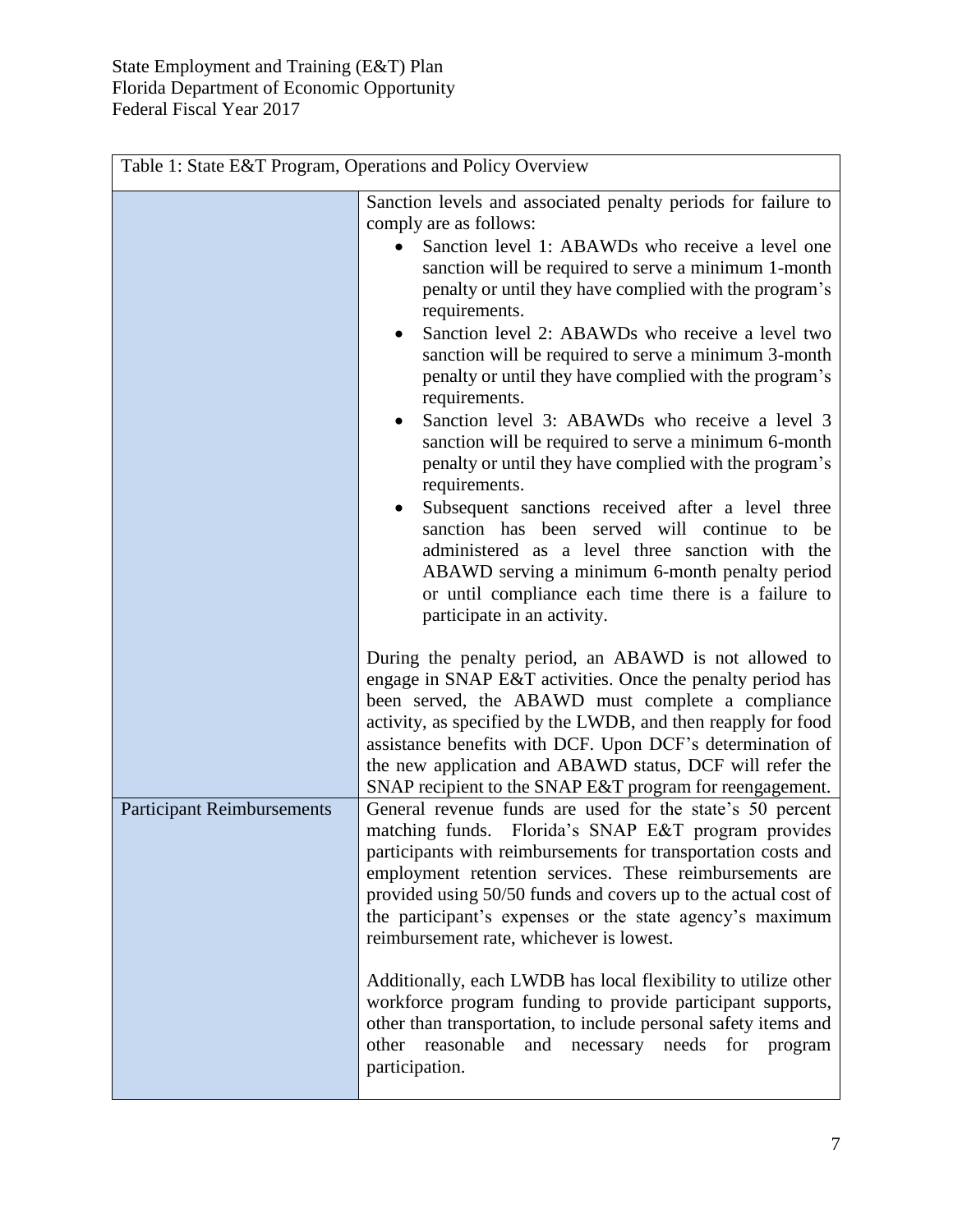| Table 1: State E&T Program, Operations and Policy Overview |                                                                                                                                                                                                                                                                                                                                                                                                                                                                                                                                                                                                                                                                                                                                                                                                                                                                                                                                                                                                                            |
|------------------------------------------------------------|----------------------------------------------------------------------------------------------------------------------------------------------------------------------------------------------------------------------------------------------------------------------------------------------------------------------------------------------------------------------------------------------------------------------------------------------------------------------------------------------------------------------------------------------------------------------------------------------------------------------------------------------------------------------------------------------------------------------------------------------------------------------------------------------------------------------------------------------------------------------------------------------------------------------------------------------------------------------------------------------------------------------------|
|                                                            | <b>Food Stamp Reimbursements - Transportation</b><br>ABAWDs participating in the E&T program activities will be<br>eligible to receive a food stamp reimbursement (FSR) up to the<br>state's maximum allotment of \$25 per month for transportation<br>expenses. Participants may only request a FSR for<br>transportation expenses incurred as result of participation in<br>the components of the SNAP E&T program to include<br>completion of the orientation and assessment. Transportation<br>reimbursements may not exceed \$25 in one "earned" month.<br>An earned month is defined as the calendar month in which the<br>activity hours were completed and documented.                                                                                                                                                                                                                                                                                                                                             |
|                                                            | Food stamp reimbursements are disbursed in specified<br>increments for the following:<br>If a participant is enrolled in the SNAP E&T program<br>and travels to complete orientation and the initial<br>assessment process, she or he may request a FSR to be<br>reimbursed up to \$12.50 in transportation expenses.<br>If the participant travels to complete only orientation<br>on one day and the assessment on a different day, he or<br>she may request a FSR to be reimbursed up to \$12.50<br>in transportation expenses for each day.<br>If the participant is enrolled in the SNAP E&T program<br>$\bullet$<br>and participates in a component during the month, he<br>or she may request a FSR to be reimbursed up to \$25<br>in transportation expenses.<br>If the participant travels to attend orientation and<br>assessment and also participates in a program<br>component during the same month, he or she may<br>request a FSR to be reimbursed up to \$25 in<br>transportation expenses for the month. |
|                                                            | Participants must provide documentation that verifies their<br>participation in the program's components, as well as proof of<br>their incurred transportation costs while participating in an<br>activity. Acceptable forms of documentation include:<br>Gas receipts - Case managers must review gas receipts<br>closely to ensure that:<br>They are requesting the correct reimbursement<br>amount.<br>They are requesting the reimbursement for gas<br>O<br>only.                                                                                                                                                                                                                                                                                                                                                                                                                                                                                                                                                      |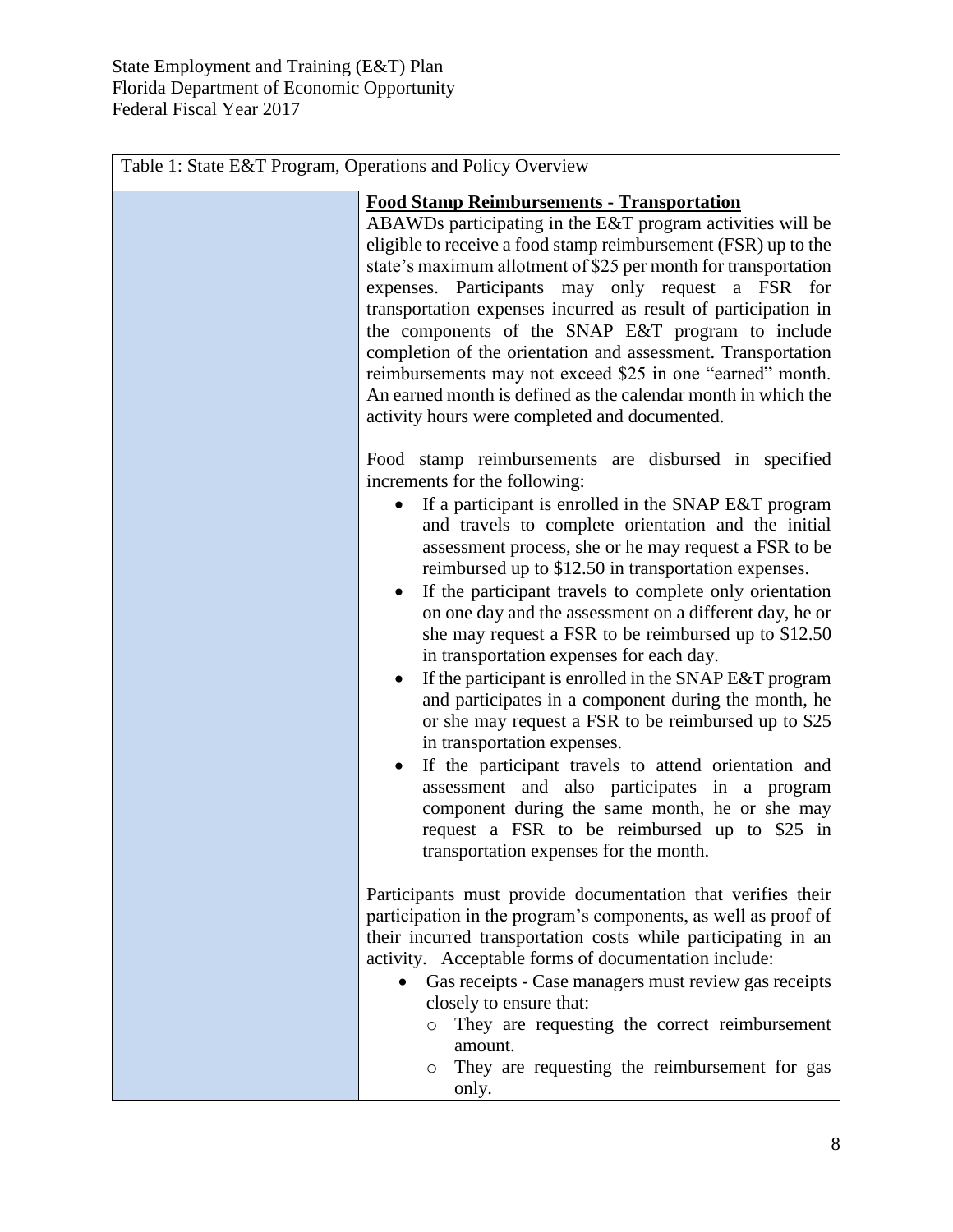| Table 1: State E&T Program, Operations and Policy Overview |                                                                                                                                                                                                                                                                                                                                                                                                                                                                                                                                                                                                                                                                                                                                                                                                                                                                                                                                                                                                                                                                                             |
|------------------------------------------------------------|---------------------------------------------------------------------------------------------------------------------------------------------------------------------------------------------------------------------------------------------------------------------------------------------------------------------------------------------------------------------------------------------------------------------------------------------------------------------------------------------------------------------------------------------------------------------------------------------------------------------------------------------------------------------------------------------------------------------------------------------------------------------------------------------------------------------------------------------------------------------------------------------------------------------------------------------------------------------------------------------------------------------------------------------------------------------------------------------|
|                                                            | The date on the receipt coincides with the date(s)<br>$\circ$<br>the individual participated in the component.<br>Bus pass receipts - Participants must provide proof<br>that they purchased the bus pass, such as a receipt. The<br>bus pass itself is not sufficient as proof of purchase.<br>Self-attestation form - Self-attestation forms are<br>allowable and must include:<br>The dollar amount spent on transportation to<br>$\circ$<br>participate in the program's components<br>The month the reimbursement was earned<br>$\circ$<br>The qualifying component<br>$\circ$<br>The participant's signature, case<br>manager's<br>$\circ$<br>signature, and the date<br>Reimbursement requests are entered directly into the OSST<br>the<br>FSR<br>Request Screen.<br>Food<br>Stamp<br>system<br>on<br>Reimbursements are disbursed directly to the participant's<br>Electronic Benefits Transfer (EBT) card.                                                                                                                                                                        |
|                                                            | DEO reserves the right to recoup FSR funds that were<br>erroneously added to a participant's EBT card. DEO may also<br>withhold a participant's future reimbursements as necessary to<br>make up for erroneous payments. If FSR benefits are withheld,<br>the participant will be notified of this action in writing.<br>ABAWDs will be informed during the orientation, on the<br>Opportunities and Obligations form, and through the self-<br>service portal, that they may be exempted from SNAP E&T<br>participation if their monthly expenses exceed the allowable<br>reimbursable amount. If an ABAWD informs the case manager<br>their<br>monthly expenses exceed the<br>allowable<br>that<br>reimbursement amount, the ABAWD will be assigned to<br>another suitable component in which the ABAWDs expense<br>would not exceed the allowable maximum reimbursement<br>amount.<br>If a suitable component is not available, DEO will refer the<br>participant to DCF for evaluation pursuant to 7 CFR<br>$273.7(d)(4)(v)$ .<br><b>Employment Retention Services - Reimbursements</b> |
|                                                            | Retention<br>Services<br>Employment<br>participant<br>are<br>reimbursements<br>reimbursed<br>LWDB.<br>that<br>by<br>the<br>are                                                                                                                                                                                                                                                                                                                                                                                                                                                                                                                                                                                                                                                                                                                                                                                                                                                                                                                                                              |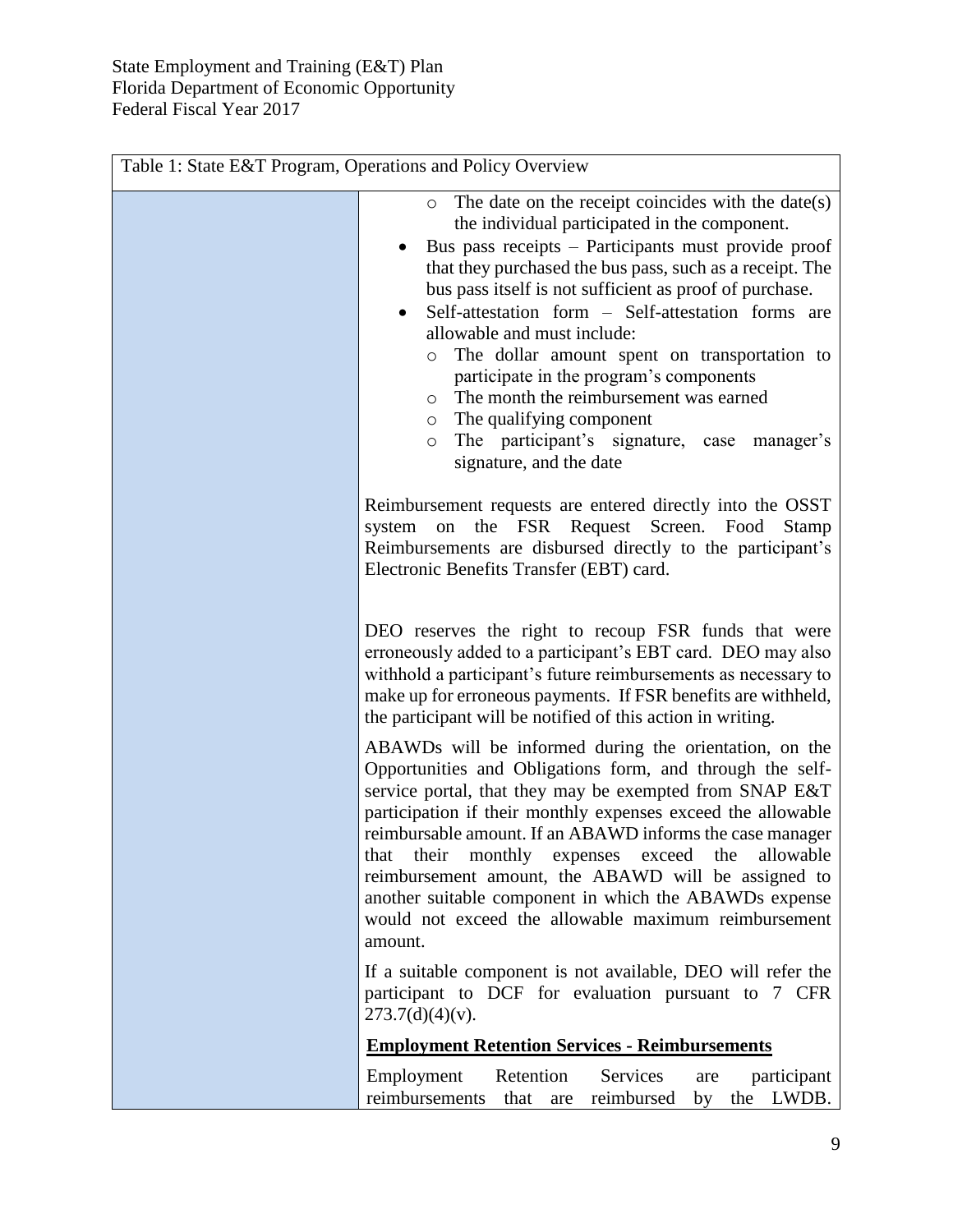|                               | Table 1: State E&T Program, Operations and Policy Overview                                                                                                                                                                                                                                                                                                                                                                                                                                                 |  |
|-------------------------------|------------------------------------------------------------------------------------------------------------------------------------------------------------------------------------------------------------------------------------------------------------------------------------------------------------------------------------------------------------------------------------------------------------------------------------------------------------------------------------------------------------|--|
|                               | Participants can receive job retention services for up to 90 days<br>per FFY, regardless of the number of times they are referred to<br>the SNAP E&T for participation during the course of a FFY.<br>Reimbursements may be made for transportation costs,<br>uniforms or work related attire, testing fees, and work related<br>equipment or supplies. To receive employment retention<br>services, the SNAP E&T participant must:                                                                        |  |
|                               | Be currently participating or have previously<br>participated in a qualifying component, other than<br>completion of the orientation and assessment, prior to<br>obtaining employment.                                                                                                                                                                                                                                                                                                                     |  |
|                               | Have obtained employment within 30 days from the<br>end date of the last qualifying component.                                                                                                                                                                                                                                                                                                                                                                                                             |  |
|                               | Present work verification showing confirmation of the<br>secured employment.                                                                                                                                                                                                                                                                                                                                                                                                                               |  |
|                               | Employment retention services may be disbursed once the<br>SNAP E&T participant has secured employment and incurred<br>a cost.                                                                                                                                                                                                                                                                                                                                                                             |  |
| <b>Work Registrant Data</b>   | Each Federal Fiscal Year, DCF builds a table of all SNAP<br>recipients with mandatory work registration codes. This table<br>includes a unique identifier (the PIN) as well as the recipient's<br>work registration code. The PIN allows DCF to conduct a<br>distinct count of recipients, thereby preventing duplication.                                                                                                                                                                                 |  |
|                               | Based on work registrant data received from DCF's FLORIDA<br>system, DEO tracks and logs work registrants on a monthly<br>basis from the beginning of the fiscal year. Each month, new<br>registrants are only counted if they were not identified in any<br>previous month during that fiscal year.                                                                                                                                                                                                       |  |
| <b>Outcome Reporting Data</b> | <b>National Measures</b>                                                                                                                                                                                                                                                                                                                                                                                                                                                                                   |  |
| Source and Methodology        | Federal E&T National Reporting Measure data will be<br>collected from the One-Stop Service Tracking (OSST) data<br>entry system and DEO's UI wage data. E&T program<br>participants whose cases close due to notification from DCF<br>(E&T participation no longer required / exempt / exception /<br>sanction imposed, etc.) will have the case closure date or the<br>set activity end date, whichever is greater, used as the E&T exit<br>date which will be used to determine the quarter of exit from |  |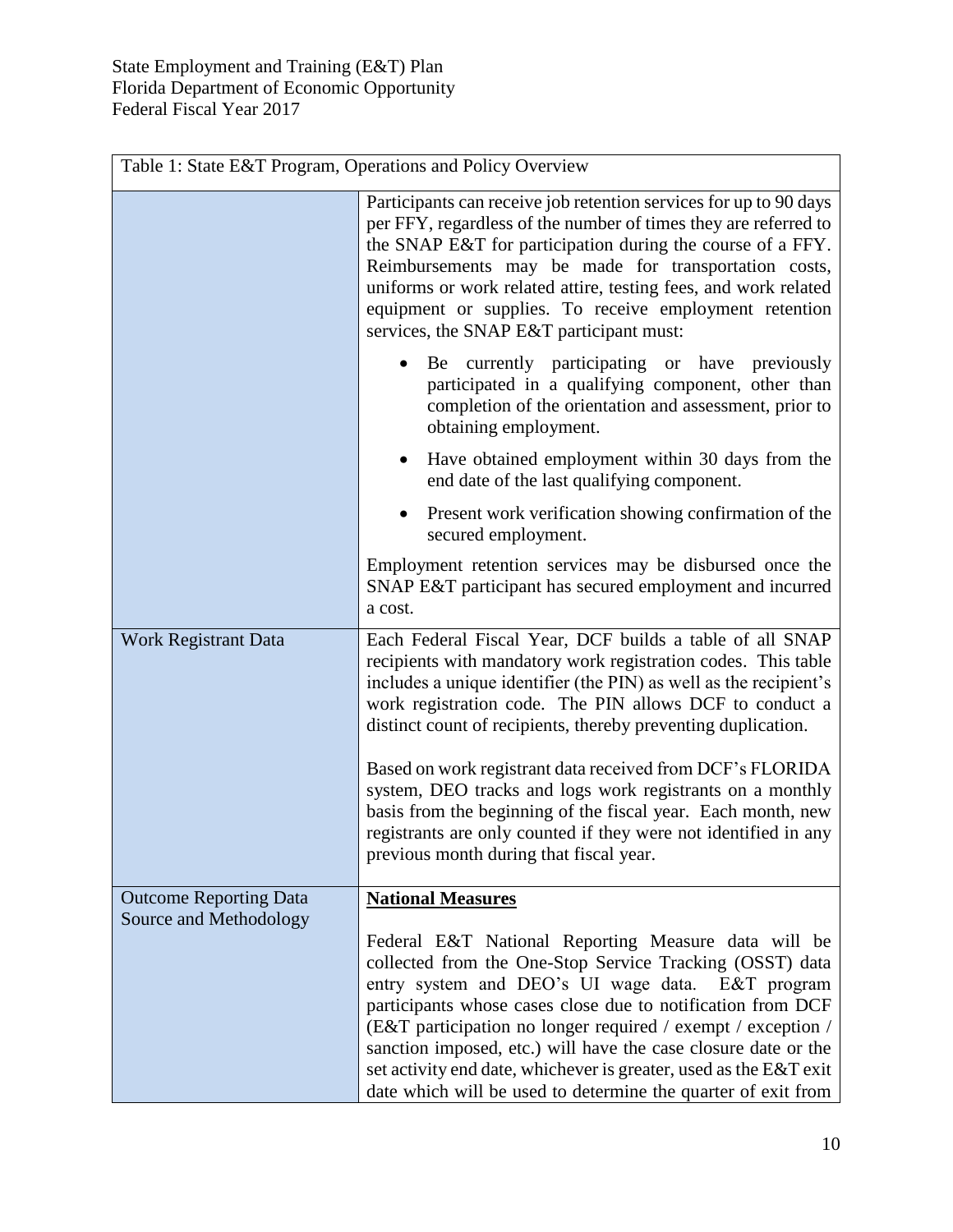| Table 1: State E&T Program, Operations and Policy Overview                                                                                                                                                                                                                                                                                                                                                                                                                                                                                                                                                                                                                                                                                                                                  |  |
|---------------------------------------------------------------------------------------------------------------------------------------------------------------------------------------------------------------------------------------------------------------------------------------------------------------------------------------------------------------------------------------------------------------------------------------------------------------------------------------------------------------------------------------------------------------------------------------------------------------------------------------------------------------------------------------------------------------------------------------------------------------------------------------------|--|
| E&T participation. UI wage data will be used to provide<br>employment counts and wage information (employment $\&$<br>median earnings) for the second and fourth quarters after E&T<br>exit.                                                                                                                                                                                                                                                                                                                                                                                                                                                                                                                                                                                                |  |
| Participant characteristics including highest educational level,<br>are collected during the assessment, and stored in the OSST<br>system. Participant characteristics are verified during E&T<br>assessment. The OSST system will be used to determine the<br>disaggregation of the number and percentage of participants<br>for each national measure. When determining the participants'<br>age category, the participants' age at E&T participation will be<br>used rather than age at E&T exit. The number and percentage<br>of participants that completed a training, educational, work<br>experience or an on-the-job training component will be<br>calculated from the OSST system when the activity outcome<br>equals "completed" and the end date is within the program<br>year. |  |
| <b>State Measures</b><br>Florida will measure the percentage of participants who<br>successfully complete qualifying activities by component<br>(outcome = completed), as referenced in Part E, Table 2,<br>entered into the OSST data entry system that have an end date<br>within the program year.                                                                                                                                                                                                                                                                                                                                                                                                                                                                                       |  |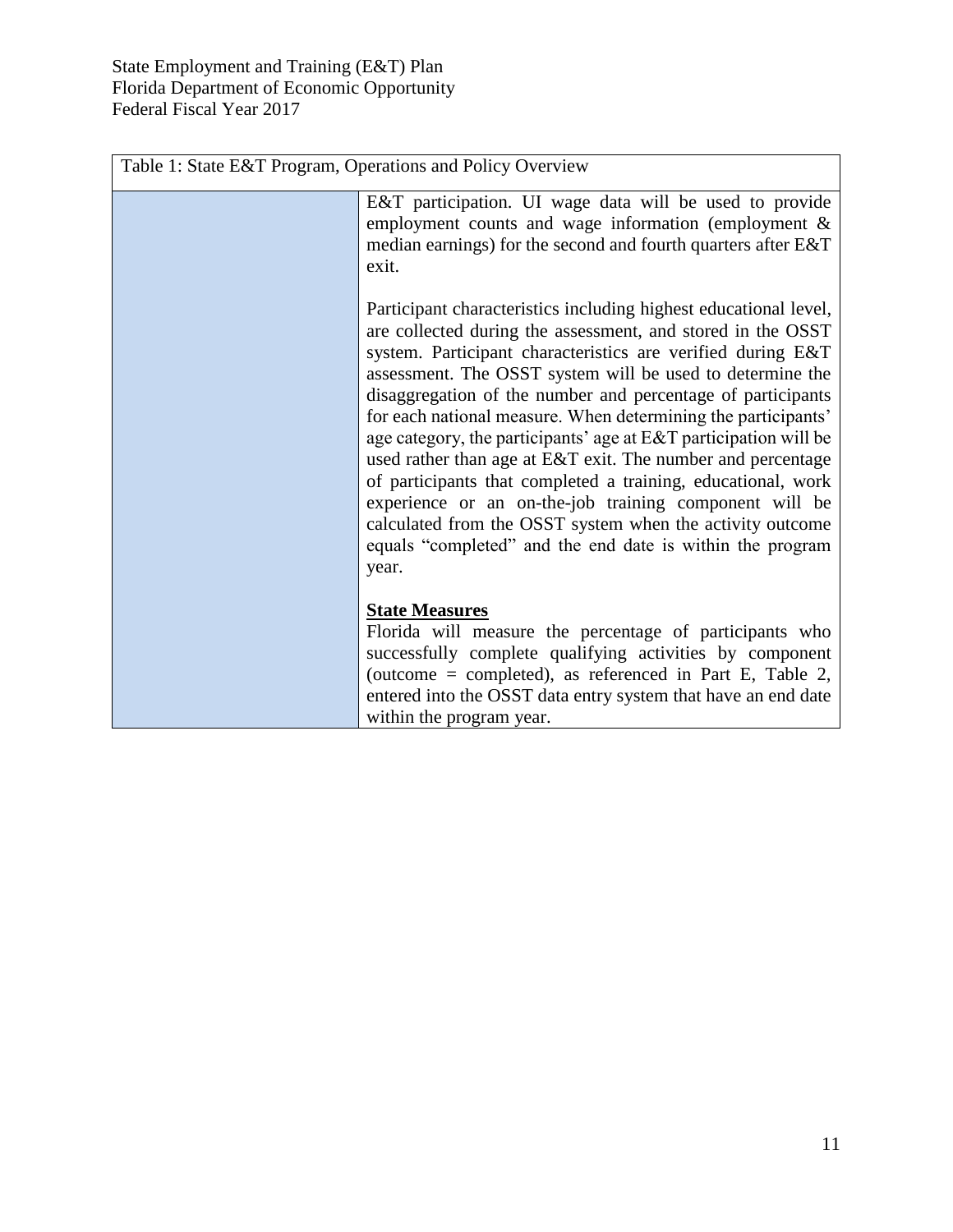## Part D: Pledge to Serve All At-Risk ABAWDs

| <b>ABAWD</b> and Pledge Information                                                                                      |                                                                                  |
|--------------------------------------------------------------------------------------------------------------------------|----------------------------------------------------------------------------------|
| Is the State agency pledging to offer<br>qualifying activities to all at-risk ABAWDs?                                    | Florida is not pledging to offer qualifying<br>activities to all at-risk ABAWDs. |
| Information about the size $&$ needs of<br><b>ABAWD</b> population                                                       | N/A                                                                              |
| The counties/areas where pledge services will<br>be offered                                                              | N/A                                                                              |
| Estimated cost to fulfill pledge                                                                                         | N/A                                                                              |
| Description of State agency capacity to serve<br>at-risk ABAWDs                                                          | N/A                                                                              |
| Management controls in place to meet pledge<br>requirements                                                              | N/A                                                                              |
| Description of education, training and<br>workfare components State agency will offer<br>to meet ABAWD work requirements | N/A                                                                              |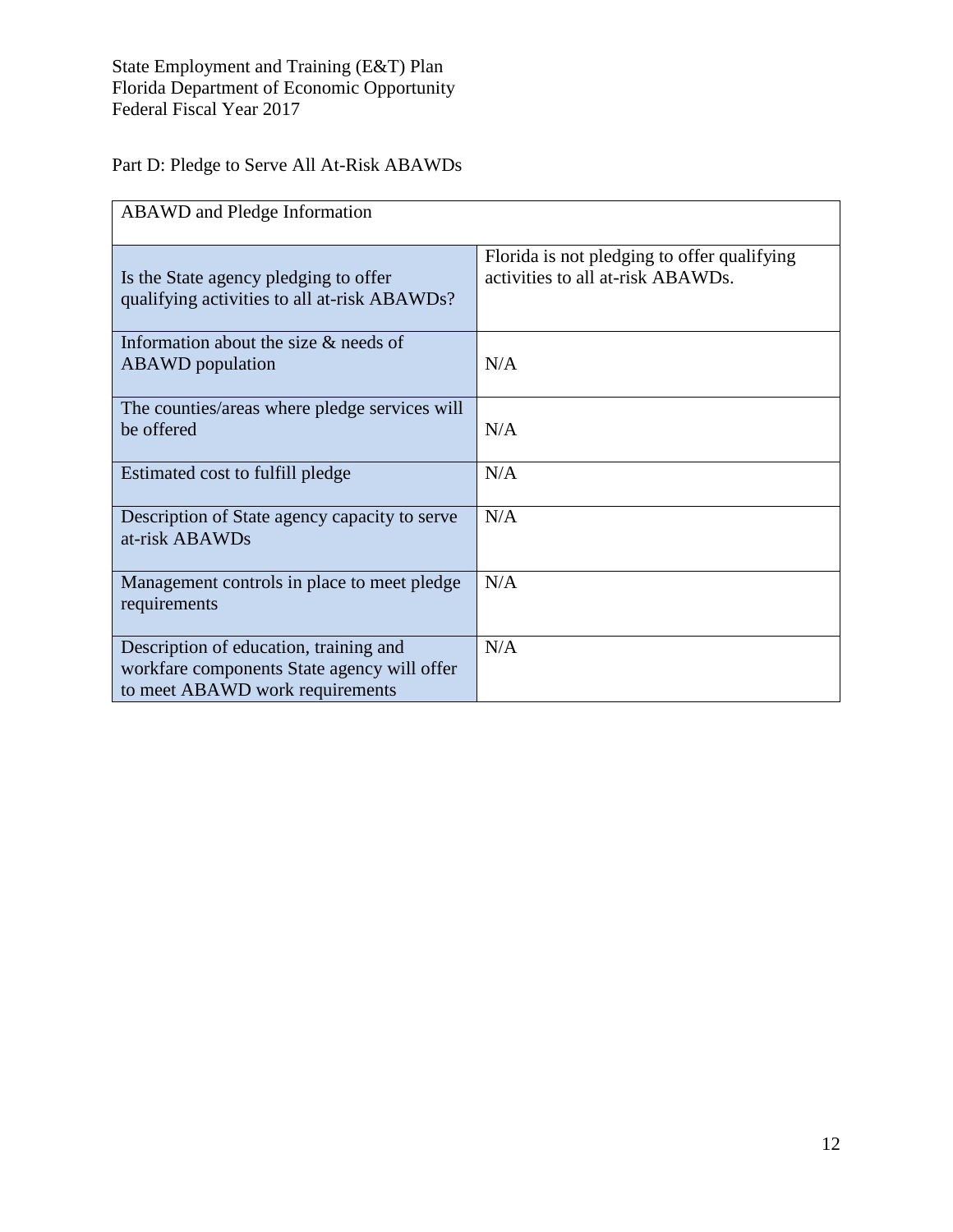Part E - Table 2: E&T Component Detail

| Non-Education, Non-Work Components - Job Search*                  |                                                                                                                                                                                                                                                                                                                                                                                                                                                                                                                                                                                       |  |  |  |
|-------------------------------------------------------------------|---------------------------------------------------------------------------------------------------------------------------------------------------------------------------------------------------------------------------------------------------------------------------------------------------------------------------------------------------------------------------------------------------------------------------------------------------------------------------------------------------------------------------------------------------------------------------------------|--|--|--|
| Description                                                       | Job search provides ABAWDs with meaningful assistance to seek<br>employment and improve his/her ability to get a job. Job search activities<br>may include, online or in-person submission of applications, résumé<br>submission, in-person, web-based or telephone interviews, attendance at job<br>fairs or recruiting events, and other opportunities that assist the ABAWD to<br>actively seeking employment. Job search may be combined with other<br>allowable components, but countable hours in this combined activity is<br>limited to less than half of the required hours. |  |  |  |
| Geographic Area                                                   | Statewide                                                                                                                                                                                                                                                                                                                                                                                                                                                                                                                                                                             |  |  |  |
| <b>Target Audience</b>                                            | <b>ABAWD</b>                                                                                                                                                                                                                                                                                                                                                                                                                                                                                                                                                                          |  |  |  |
| Anticipated<br>Monthly<br>Participants<br>(unduplicated<br>count) | 1,419                                                                                                                                                                                                                                                                                                                                                                                                                                                                                                                                                                                 |  |  |  |
| Anticipated<br>Monthly Cost*                                      | \$397,534.92                                                                                                                                                                                                                                                                                                                                                                                                                                                                                                                                                                          |  |  |  |
| Provider                                                          | <b>LWDB</b>                                                                                                                                                                                                                                                                                                                                                                                                                                                                                                                                                                           |  |  |  |
| Reporting<br>$Measure(s) - If$<br>$>100$ participants             | Number of participants who completed job search<br>Percent of ABAWDs who completed job search and obtained<br>employment                                                                                                                                                                                                                                                                                                                                                                                                                                                              |  |  |  |

\* Limit anticipated monthly cost to administrative costs only. Do not include participant reimbursements.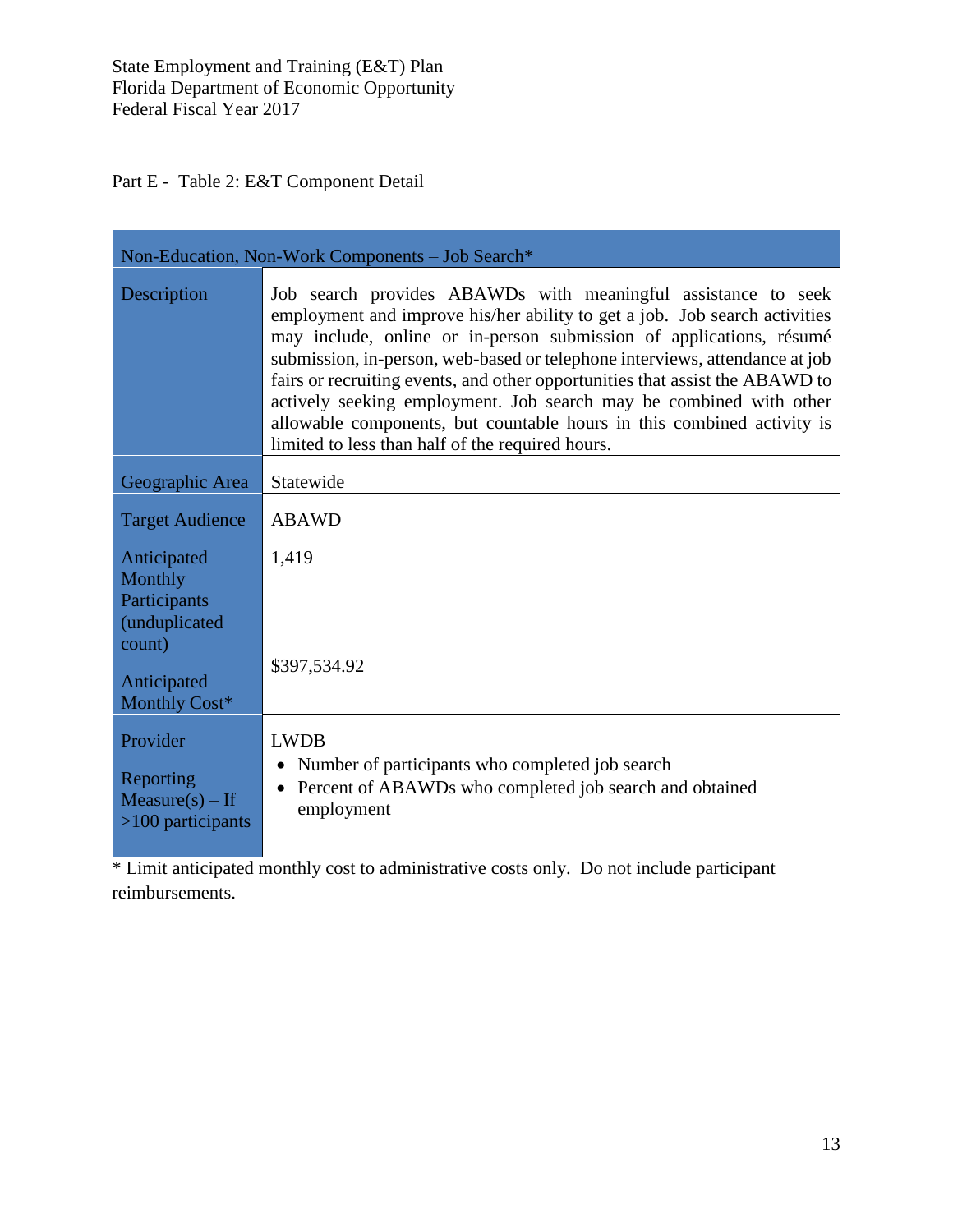| Non-Education, Non-Work Components - Job Search Training*         |                                                                                                                                                                                                                                                                                                                                                                                                                                                                                                                                                                                                                                                                                                                                                                                                                                                                                           |  |  |  |
|-------------------------------------------------------------------|-------------------------------------------------------------------------------------------------------------------------------------------------------------------------------------------------------------------------------------------------------------------------------------------------------------------------------------------------------------------------------------------------------------------------------------------------------------------------------------------------------------------------------------------------------------------------------------------------------------------------------------------------------------------------------------------------------------------------------------------------------------------------------------------------------------------------------------------------------------------------------------------|--|--|--|
| Description                                                       | Job search training activities assist with the development of essential<br>employability skills for the ABAWD to secure and retain employment.<br>Job search training activities may be conducted directly in the career<br>centers or through community partners. ABAWDs may also be engaged in<br>staff assisted job search training activities if required. Job search training<br>may include, but is not limited to, workshops that address life skills, time<br>management, soft skills, interpersonal skills, decision making,<br>foundational courses to address basic job seeking skills, job retention<br>skills, résumé development, appropriate dress for the workplace, and<br>career planning. Job search training may be combined with other<br>allowable components, but countable hours in this combined activity is<br>limited to less than half of the required hours. |  |  |  |
| Geographic Area                                                   | Statewide                                                                                                                                                                                                                                                                                                                                                                                                                                                                                                                                                                                                                                                                                                                                                                                                                                                                                 |  |  |  |
| <b>Target Audience</b>                                            | <b>ABAWD</b>                                                                                                                                                                                                                                                                                                                                                                                                                                                                                                                                                                                                                                                                                                                                                                                                                                                                              |  |  |  |
| Anticipated<br>Monthly<br>Participants<br>(unduplicated<br>count) | 183                                                                                                                                                                                                                                                                                                                                                                                                                                                                                                                                                                                                                                                                                                                                                                                                                                                                                       |  |  |  |
| Anticipated<br>Monthly Cost*                                      | \$51,133.65                                                                                                                                                                                                                                                                                                                                                                                                                                                                                                                                                                                                                                                                                                                                                                                                                                                                               |  |  |  |
| Provider                                                          | <b>LWDB</b>                                                                                                                                                                                                                                                                                                                                                                                                                                                                                                                                                                                                                                                                                                                                                                                                                                                                               |  |  |  |
| Reporting<br>$Measure(s) - If$<br>$>100$ participants             | Number of participants who completed job search training<br>$\bullet$<br>Percent of ABAWDs who completed job search training and obtained<br>$\bullet$<br>employment                                                                                                                                                                                                                                                                                                                                                                                                                                                                                                                                                                                                                                                                                                                      |  |  |  |

\* Limit anticipated monthly cost to administrative costs only. Do not include participant reimbursements.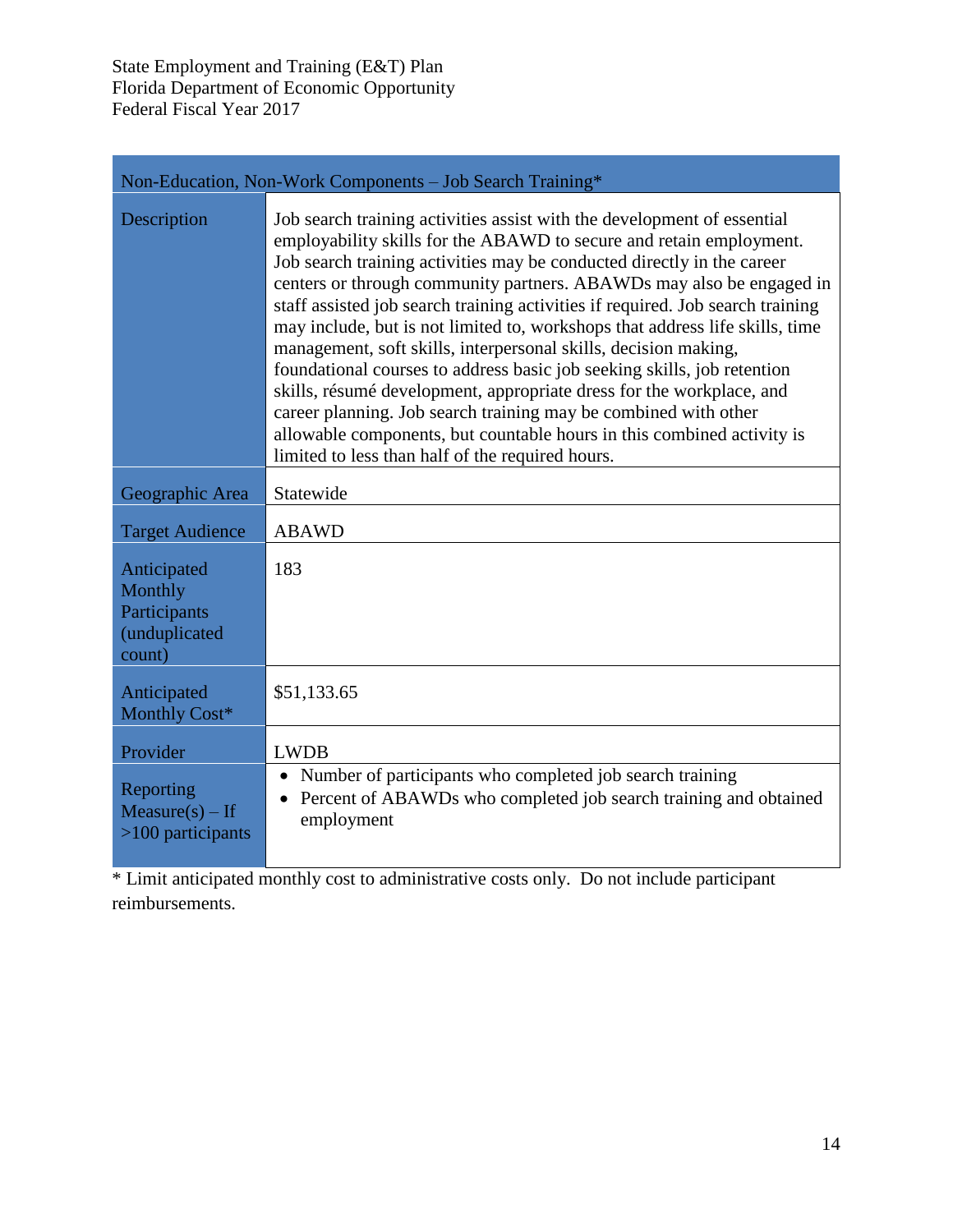| Non-Education, Non-Work Components - Employment Retention Services |                                                                                                                                                                                                                                                                                                                                                                                                                                                                                                                                                                                                                                                                                                                                                                                                                          |  |  |  |
|--------------------------------------------------------------------|--------------------------------------------------------------------------------------------------------------------------------------------------------------------------------------------------------------------------------------------------------------------------------------------------------------------------------------------------------------------------------------------------------------------------------------------------------------------------------------------------------------------------------------------------------------------------------------------------------------------------------------------------------------------------------------------------------------------------------------------------------------------------------------------------------------------------|--|--|--|
| Description                                                        | Employment retention services are support services offered to ABAWDs,<br>for up to 90 days, who have successfully obtained employment after<br>participation in SNAP E&T components. Participants are allowed to<br>receive job retention services for a maximum of 90 days in a federal fiscal<br>year, regardless of the number of times they may be referred to the SNAP<br>E&T program. Job retention services include reimbursements for required<br>uniforms or other clothing for employment, equipment, supplies, required<br>tools to perform the job, testing fees, and transportation. Documentation<br>must be presented prior to reimbursement of any job related expense<br>authorized through the employment retention services component.<br>Documentation may include hard copy or electronic receipts. |  |  |  |
| Geographic Area                                                    | Statewide                                                                                                                                                                                                                                                                                                                                                                                                                                                                                                                                                                                                                                                                                                                                                                                                                |  |  |  |
| <b>Target Audience</b>                                             | <b>ABAWD</b>                                                                                                                                                                                                                                                                                                                                                                                                                                                                                                                                                                                                                                                                                                                                                                                                             |  |  |  |
| Anticipated<br>Monthly<br>Participants<br>(unduplicated<br>count)  | 409                                                                                                                                                                                                                                                                                                                                                                                                                                                                                                                                                                                                                                                                                                                                                                                                                      |  |  |  |
| Anticipated<br>Monthly Cost*                                       | \$175,038                                                                                                                                                                                                                                                                                                                                                                                                                                                                                                                                                                                                                                                                                                                                                                                                                |  |  |  |
| Provider                                                           | <b>LWDB</b>                                                                                                                                                                                                                                                                                                                                                                                                                                                                                                                                                                                                                                                                                                                                                                                                              |  |  |  |
| Reporting<br>$Measure(s) - If$<br>$>100$ participants              | • Number of participants who received job retention service for 30 days<br>after they obtained employment<br>Number of participants who received job retention service for 60 days<br>$\bullet$<br>after they obtained employment<br>Number of participants who received a job retention service for 90<br>$\bullet$<br>days after they obtain employment                                                                                                                                                                                                                                                                                                                                                                                                                                                                |  |  |  |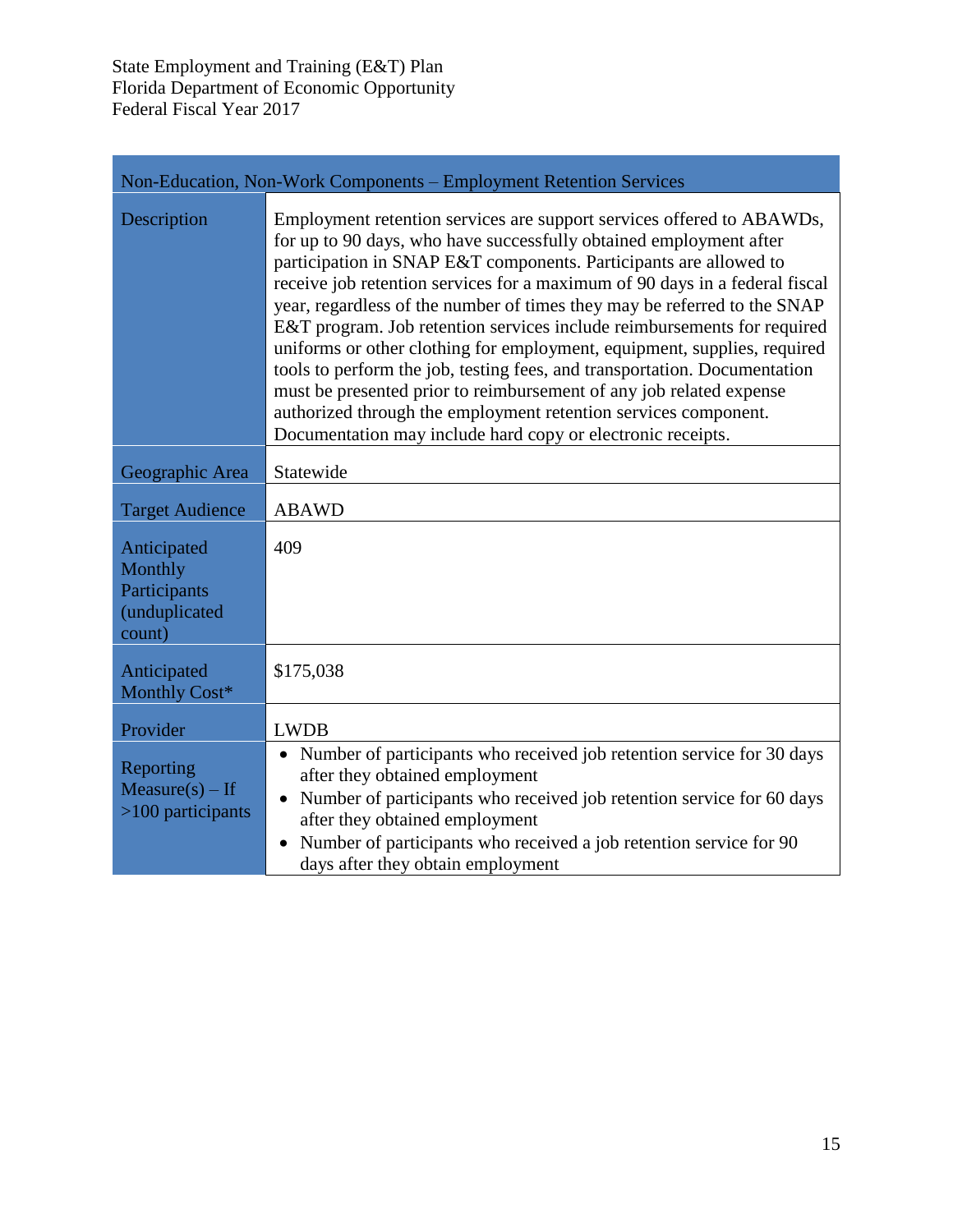| Education Components (Education expenses must be justified) – Basic Education |                                                                                                                                                                                                                                                                                                                                                                                                                                                                                                                                                                                                                                                                                                                                                                                                                                                                                                                                                      |  |
|-------------------------------------------------------------------------------|------------------------------------------------------------------------------------------------------------------------------------------------------------------------------------------------------------------------------------------------------------------------------------------------------------------------------------------------------------------------------------------------------------------------------------------------------------------------------------------------------------------------------------------------------------------------------------------------------------------------------------------------------------------------------------------------------------------------------------------------------------------------------------------------------------------------------------------------------------------------------------------------------------------------------------------------------|--|
|                                                                               | Basic education services are academic instruction and education services<br>below the postsecondary level that increase the ABAWDs ability to:                                                                                                                                                                                                                                                                                                                                                                                                                                                                                                                                                                                                                                                                                                                                                                                                       |  |
|                                                                               | Read, write, and speak English<br>$\bullet$<br>Perform math or other activities necessary for the attainment of a<br>$\bullet$<br>secondary school diploma or equivalent<br>Transition to post-secondary education and training, and<br>$\bullet$<br>Obtain employment (WIOA Title II sec. 203).<br>$\bullet$                                                                                                                                                                                                                                                                                                                                                                                                                                                                                                                                                                                                                                        |  |
|                                                                               | Allowable education activities may include, but are not limited to:                                                                                                                                                                                                                                                                                                                                                                                                                                                                                                                                                                                                                                                                                                                                                                                                                                                                                  |  |
|                                                                               | <b>Adult Basic Education</b><br>$\bullet$<br>Remedial education<br>$\bullet$<br>High school completion or General Education Development<br>$\bullet$<br>Post-secondary education<br>$\bullet$<br><b>English for Speakers of Other Languages</b><br>$\bullet$                                                                                                                                                                                                                                                                                                                                                                                                                                                                                                                                                                                                                                                                                         |  |
|                                                                               | In Florida, secondary and post-secondary education and training<br>programs are not automatically covered by state or federal funds. One<br>hundred percent SNAP E&T funds may be used to cover the costs of<br>education, develop a program component, or to pay for the costs<br>associated with an education program to include, but not limited to,<br>providers on the Eligible Training Provider List (ETPL). One hundred<br>percent E&T funds do not supplant nonfederal funds for existing<br>educational services. Expenses for operating educational/training<br>components may not be authorized for costs that exceed the normal costs<br>of services provided to persons not participating in SNAP E&T<br>programs. Educational expenses will not be paid for training that is<br>normally available to the public at no cost. Expenses will not be in excess<br>of what the general public pays, and will be necessary and reasonable. |  |
|                                                                               | One hundred percent funds will only be expended if:                                                                                                                                                                                                                                                                                                                                                                                                                                                                                                                                                                                                                                                                                                                                                                                                                                                                                                  |  |
|                                                                               | Federal funds are not used to supplant other funding.<br>$\bullet$                                                                                                                                                                                                                                                                                                                                                                                                                                                                                                                                                                                                                                                                                                                                                                                                                                                                                   |  |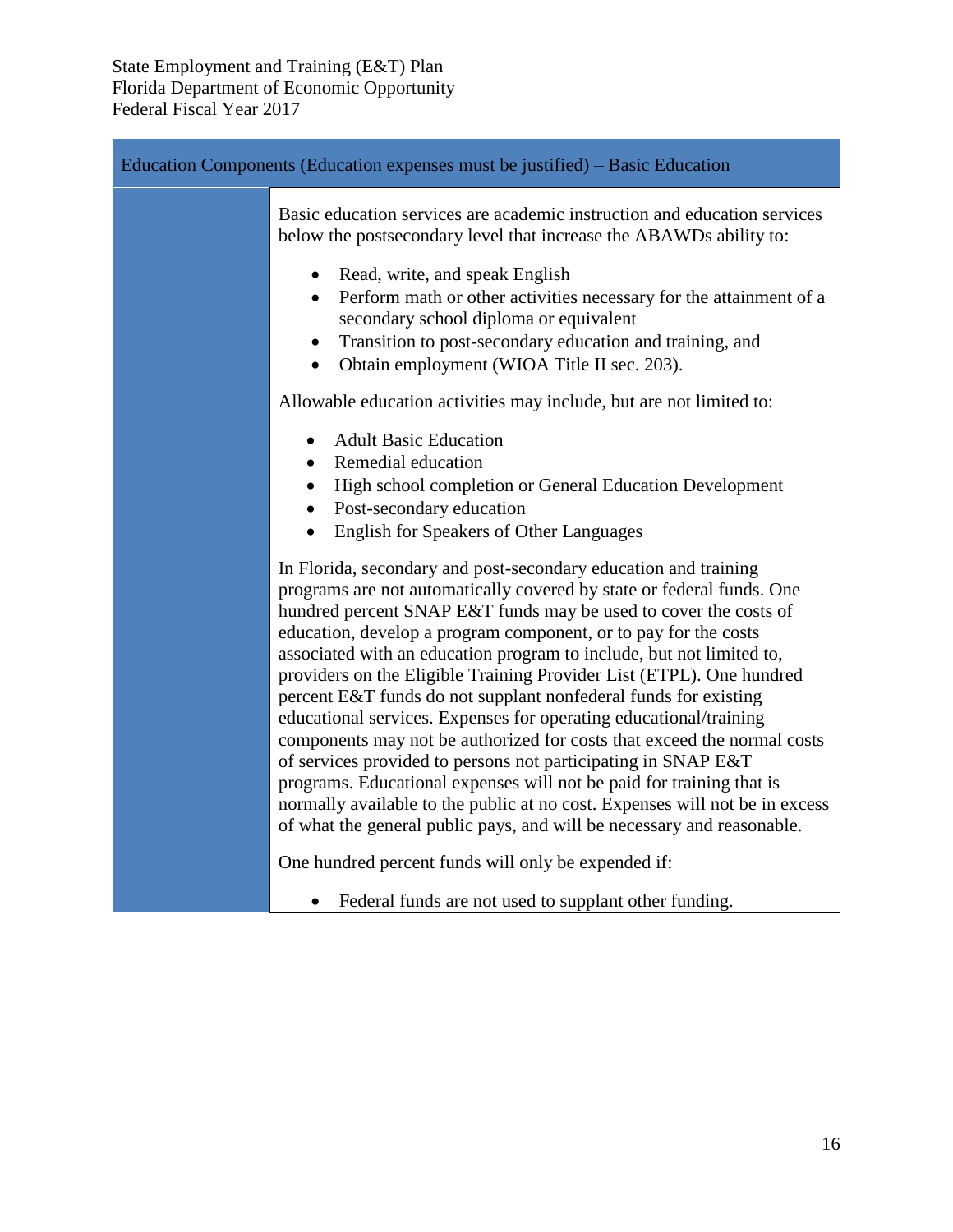|                                                                   | The ABAWD has attempted to secure federal assistance (not<br>including loans) such as the Pell Grant, and the funds are not<br>available or the ABAWD was not eligible for the funds.<br>The education program costs are associated with the SNAP E&T<br>program engagement.                                                                                                                                                                                                                            |  |  |  |  |  |
|-------------------------------------------------------------------|---------------------------------------------------------------------------------------------------------------------------------------------------------------------------------------------------------------------------------------------------------------------------------------------------------------------------------------------------------------------------------------------------------------------------------------------------------------------------------------------------------|--|--|--|--|--|
|                                                                   | ABAWDs who self-enroll in education programs prior to being referred<br>to the SNAP E&T program may continue participate in the program and<br>meet the program requirements, but costs associated with the education<br>activity (such as tuition, books, uniforms, etc.) will not be covered using<br>SNAP E&T funds. However, SNAP E&T funds may be used to pay for<br>such costs for subsequent semesters if the participant has attempted to<br>secure federal financial aid, but is not eligible. |  |  |  |  |  |
|                                                                   | Education may be combined with job search, job search training, or other<br>qualifying components.                                                                                                                                                                                                                                                                                                                                                                                                      |  |  |  |  |  |
| Geographic Area                                                   | Statewide                                                                                                                                                                                                                                                                                                                                                                                                                                                                                               |  |  |  |  |  |
| <b>Target Audience</b>                                            | <b>ABAWD</b>                                                                                                                                                                                                                                                                                                                                                                                                                                                                                            |  |  |  |  |  |
| Anticipated<br>Monthly<br>Participants<br>(unduplicated<br>count) | 810                                                                                                                                                                                                                                                                                                                                                                                                                                                                                                     |  |  |  |  |  |
| Anticipated<br>Monthly Cost*                                      | \$226,855.94                                                                                                                                                                                                                                                                                                                                                                                                                                                                                            |  |  |  |  |  |
| Provider                                                          | <b>LWDB</b>                                                                                                                                                                                                                                                                                                                                                                                                                                                                                             |  |  |  |  |  |
| Reporting<br>$Measure(s) - If$<br>$>100$ participants             | Number of participants who completed basic education<br>Percent of participants who completed basic education services and<br>obtained employment                                                                                                                                                                                                                                                                                                                                                       |  |  |  |  |  |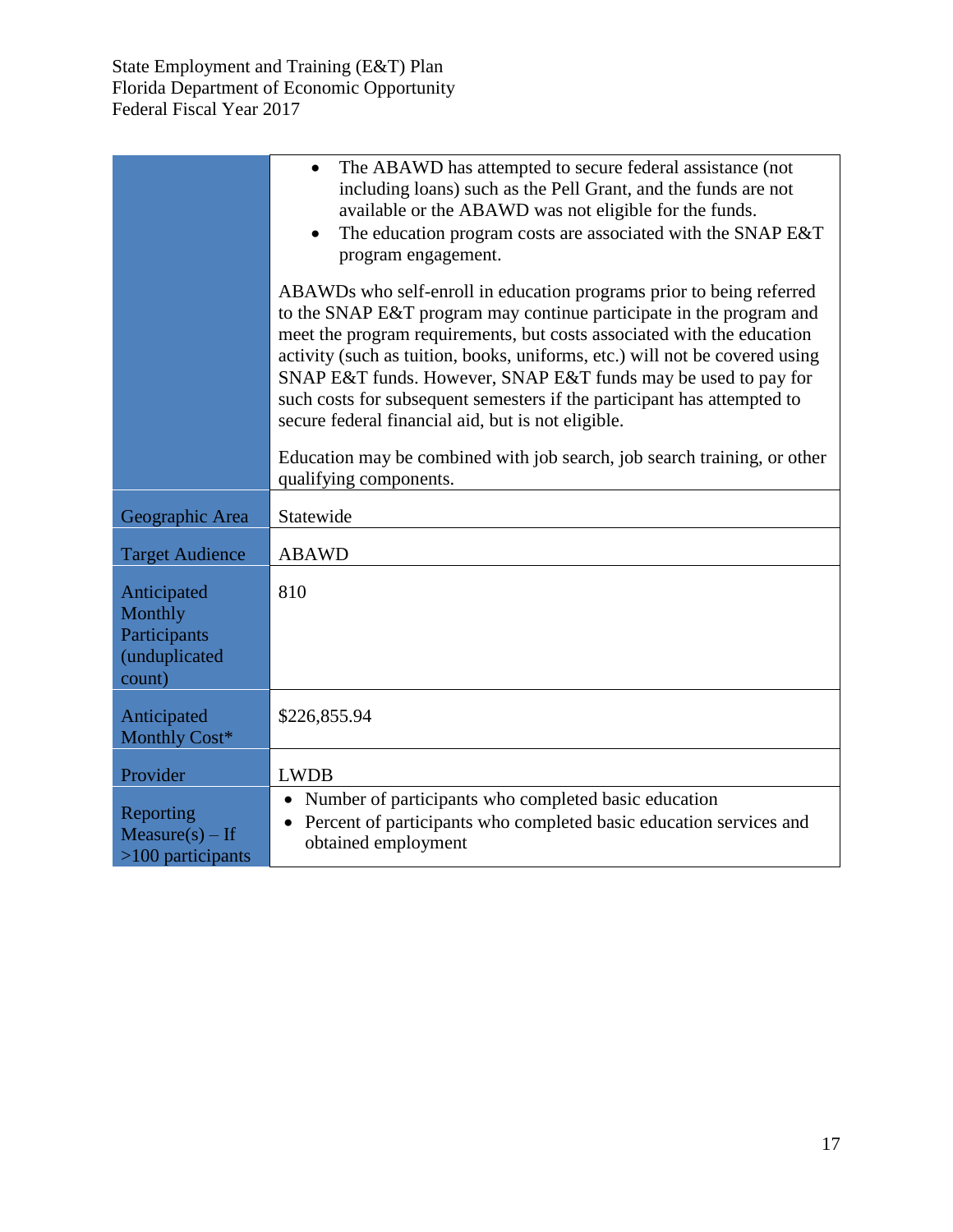| Education Components (Education expenses must be justified) – WIOA |                                                                                                                                                                                                                                                                                                                                                                                         |  |  |  |  |  |
|--------------------------------------------------------------------|-----------------------------------------------------------------------------------------------------------------------------------------------------------------------------------------------------------------------------------------------------------------------------------------------------------------------------------------------------------------------------------------|--|--|--|--|--|
| Description                                                        | The Workforce Innovation and Opportunity Act provides activities to<br>enhance basic core skills to reduce barriers to employment for low income<br>adults and youth through training and education services. WIOA services<br>may include assessments, development of employment plans, soft skills<br>workshops, on the job training, apprenticeships, and other support<br>services. |  |  |  |  |  |
|                                                                    | The cost the state expects to incur to operate the WIOA component will<br>cover SNAP E&T related case management of ABAWDs who are co-<br>enrolled in the WIOA program. Services paid using SNAP E&T funds are<br>not available to the general public.                                                                                                                                  |  |  |  |  |  |
| Geographic Area                                                    | Statewide                                                                                                                                                                                                                                                                                                                                                                               |  |  |  |  |  |
| <b>Target Audience</b>                                             | <b>ABAWD</b>                                                                                                                                                                                                                                                                                                                                                                            |  |  |  |  |  |
| Anticipated<br>Monthly<br>Participants<br>(unduplicated<br>count)  | 17                                                                                                                                                                                                                                                                                                                                                                                      |  |  |  |  |  |
| Anticipated<br>Monthly Cost*                                       | \$1,821.20                                                                                                                                                                                                                                                                                                                                                                              |  |  |  |  |  |
| Provider                                                           | <b>LWDB</b>                                                                                                                                                                                                                                                                                                                                                                             |  |  |  |  |  |
| Reporting<br>$Measure(s) - If$<br>$>100$ participants              | Number of participants who completed the WIOA component<br>$\bullet$<br>Percent of participants who completed the WIOA component and<br>$\bullet$<br>obtained employment                                                                                                                                                                                                                |  |  |  |  |  |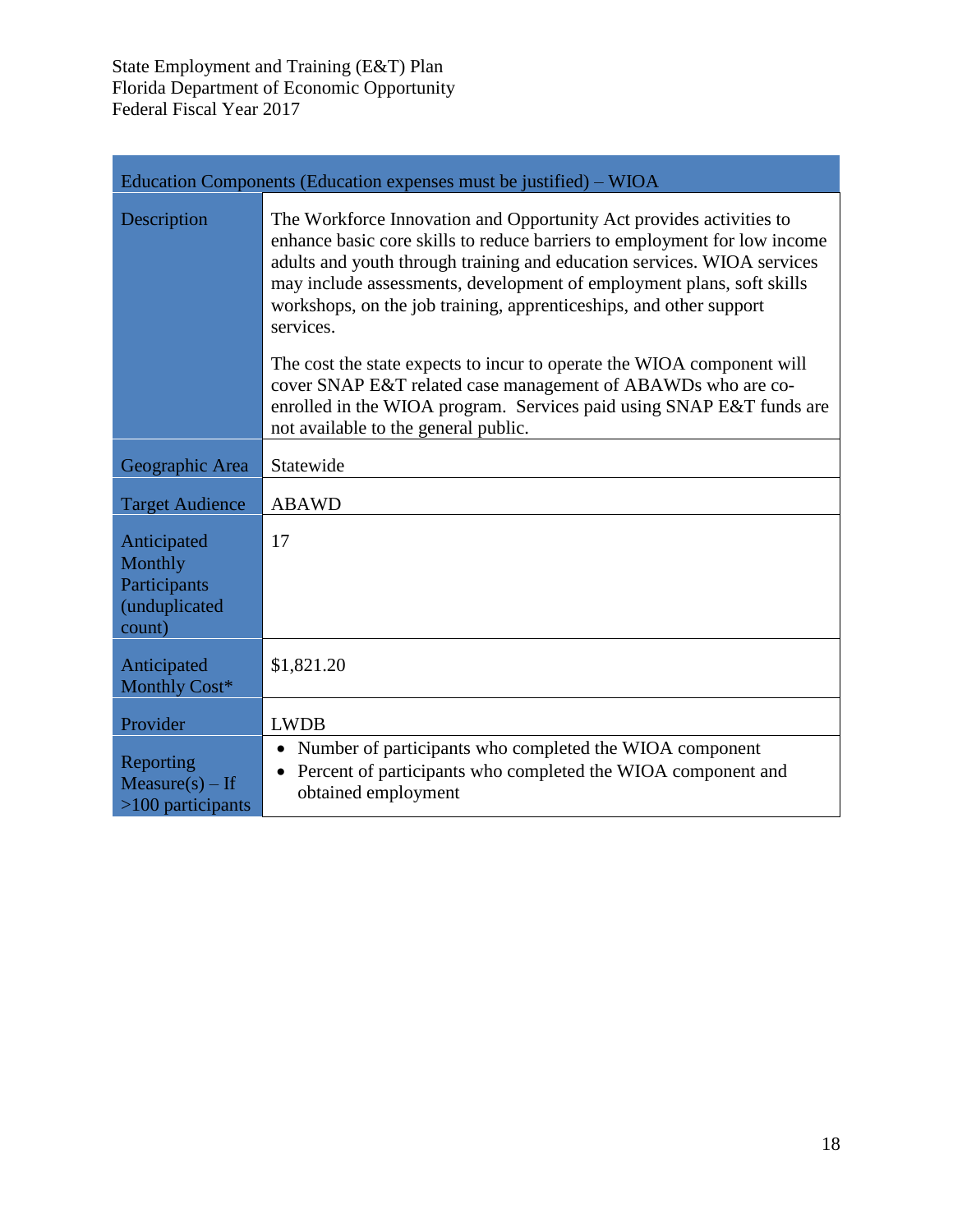|                                                                   | Education Components (Education expenses must be justified) – Vocational Training/TAA                                                                                                                                                                                                                                                                                                                                                                         |
|-------------------------------------------------------------------|---------------------------------------------------------------------------------------------------------------------------------------------------------------------------------------------------------------------------------------------------------------------------------------------------------------------------------------------------------------------------------------------------------------------------------------------------------------|
| Description                                                       | Vocational training provides an opportunity for ABAWDs to participate<br>in specific training to gain knowledge, skills, and competencies required<br>for particular occupations or trades. Vocational training activities may be<br>combined with job search or job search training, or other qualifying<br>components.                                                                                                                                      |
|                                                                   | Training through the TAA program may be available for ABAWDs who<br>meet TAA program eligibility.<br>One hundred percent funds will only be expended for vocational training<br>if:                                                                                                                                                                                                                                                                           |
|                                                                   | Federal funds are not used to supplant other funding.<br>The ABAWD has attempted to secure federal assistance (not<br>$\bullet$<br>including loans) such as the Pell Grant, and the funds are not<br>available or the ABAWD was not eligible for the funds.<br>The costs are associated with the SNAP E&T program<br>$\bullet$<br>engagement.                                                                                                                 |
|                                                                   | ABAWDs who self-enroll in vocational training prior to being referred to<br>the SNAP E&T program may participate in the program, but costs<br>associated with the education activity (such as tuition, books, uniforms,<br>etc.) will not be covered using SNAP E&T funds. However, SNAP E&T<br>funds may be used to pay for such costs for subsequent semesters if the<br>participant has attempted to secure federal financial aid, but is not<br>eligible. |
| Geographic Area                                                   | Statewide                                                                                                                                                                                                                                                                                                                                                                                                                                                     |
| <b>Target Audience</b>                                            | <b>ABAWD</b>                                                                                                                                                                                                                                                                                                                                                                                                                                                  |
| Anticipated<br>Monthly<br>Participants<br>(unduplicated<br>count) | 46                                                                                                                                                                                                                                                                                                                                                                                                                                                            |
| Anticipated<br>Monthly Cost*                                      | \$12,795.09                                                                                                                                                                                                                                                                                                                                                                                                                                                   |
| Provider                                                          | <b>LWDB</b>                                                                                                                                                                                                                                                                                                                                                                                                                                                   |
| Reporting<br>$Measure(s) - If$<br>$>100$ participants             | Number of participants enrolled who completed vocational training<br>Percent of participants who completed vocational training and<br>obtained employment                                                                                                                                                                                                                                                                                                     |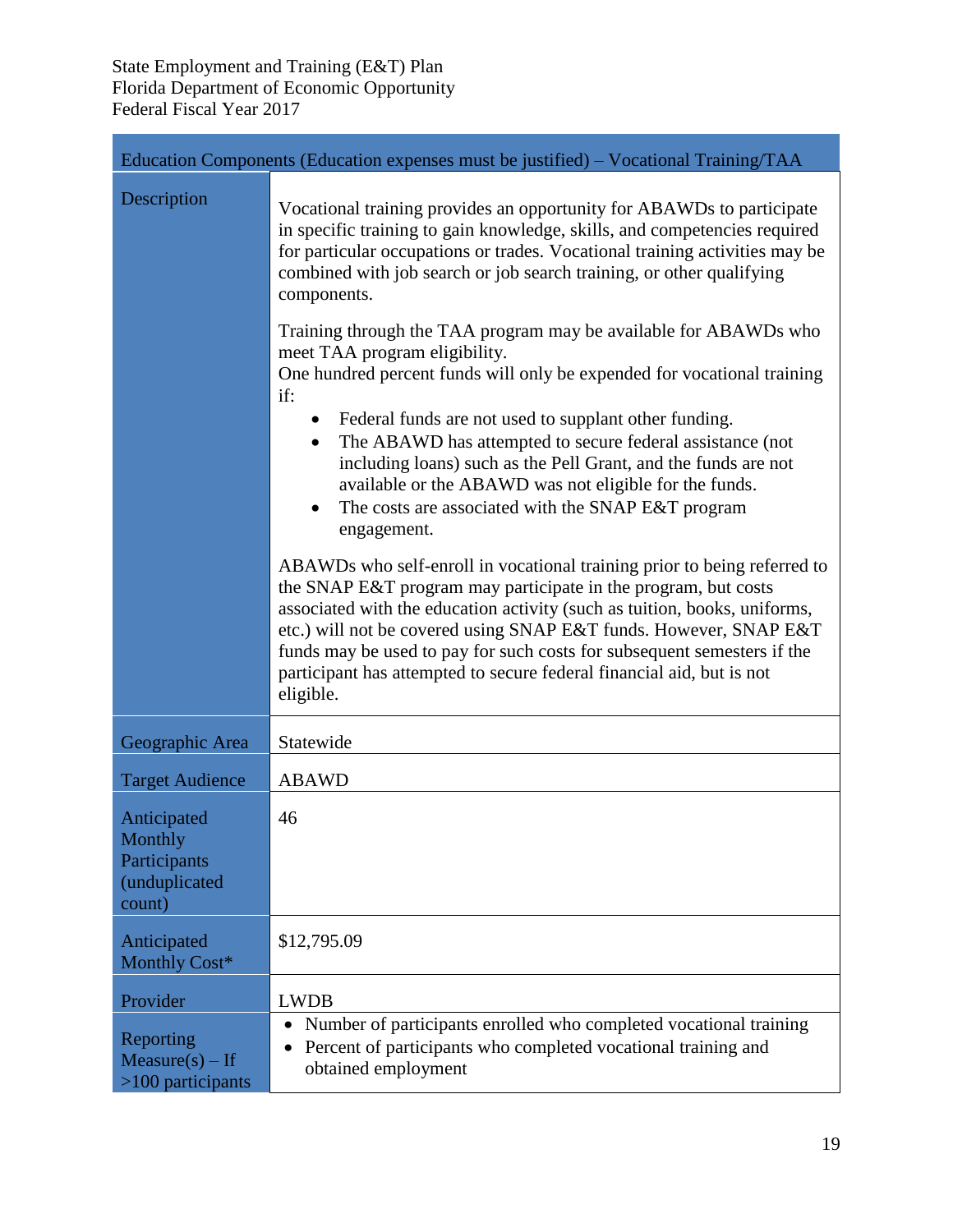|                                                                   | <b>Work Components – Work Experience</b>                                                                                                                                                                                                                                                                                                                                                                                          |
|-------------------------------------------------------------------|-----------------------------------------------------------------------------------------------------------------------------------------------------------------------------------------------------------------------------------------------------------------------------------------------------------------------------------------------------------------------------------------------------------------------------------|
| Description                                                       | Work experience connects ABAWDs with employers to build job related<br>skills through practical experience or training at a worksite. In lieu of wages,<br>ABAWDs receive compensation in the form of their household's monthly<br>food assistance allotment. Work experience may be combined with job<br>search, job search training, or other qualifying component.                                                             |
|                                                                   | Worksites and worksite agreements are developed and executed by the<br>LWDB. Each LWDB has signed a grantee/sub-grantee agreement with<br>DEO that guides service delivery and requiring data exchanges such as<br>reporting participation hours in the management information system.<br>Florida's State law provides workers compensation for participants in work<br>experience funded via federal programs, such as SNAP E&T. |
|                                                                   | An ABAWD may identify a worksite that has not yet been developed by the<br>LWDB. However, the ABAWD will not be assigned to work experience at<br>the worksite until an agreement with the site has been executed by the<br>LWDB.                                                                                                                                                                                                 |
| Geographic Area                                                   | Statewide                                                                                                                                                                                                                                                                                                                                                                                                                         |
| <b>Target Audience</b>                                            | <b>ABAWD</b>                                                                                                                                                                                                                                                                                                                                                                                                                      |
| Anticipated<br>Monthly<br>Participants<br>(unduplicated<br>count) | 229                                                                                                                                                                                                                                                                                                                                                                                                                               |
| Anticipated<br>Monthly Cost*                                      | \$64,208.92                                                                                                                                                                                                                                                                                                                                                                                                                       |
| Provider                                                          | <b>LWDB</b>                                                                                                                                                                                                                                                                                                                                                                                                                       |
| Reporting<br>$Measure(s) - If$<br>$>100$ participants             | Number of participants who completed work experience<br>$\bullet$<br>Percent of participants who completed work experience and<br>obtained employment                                                                                                                                                                                                                                                                             |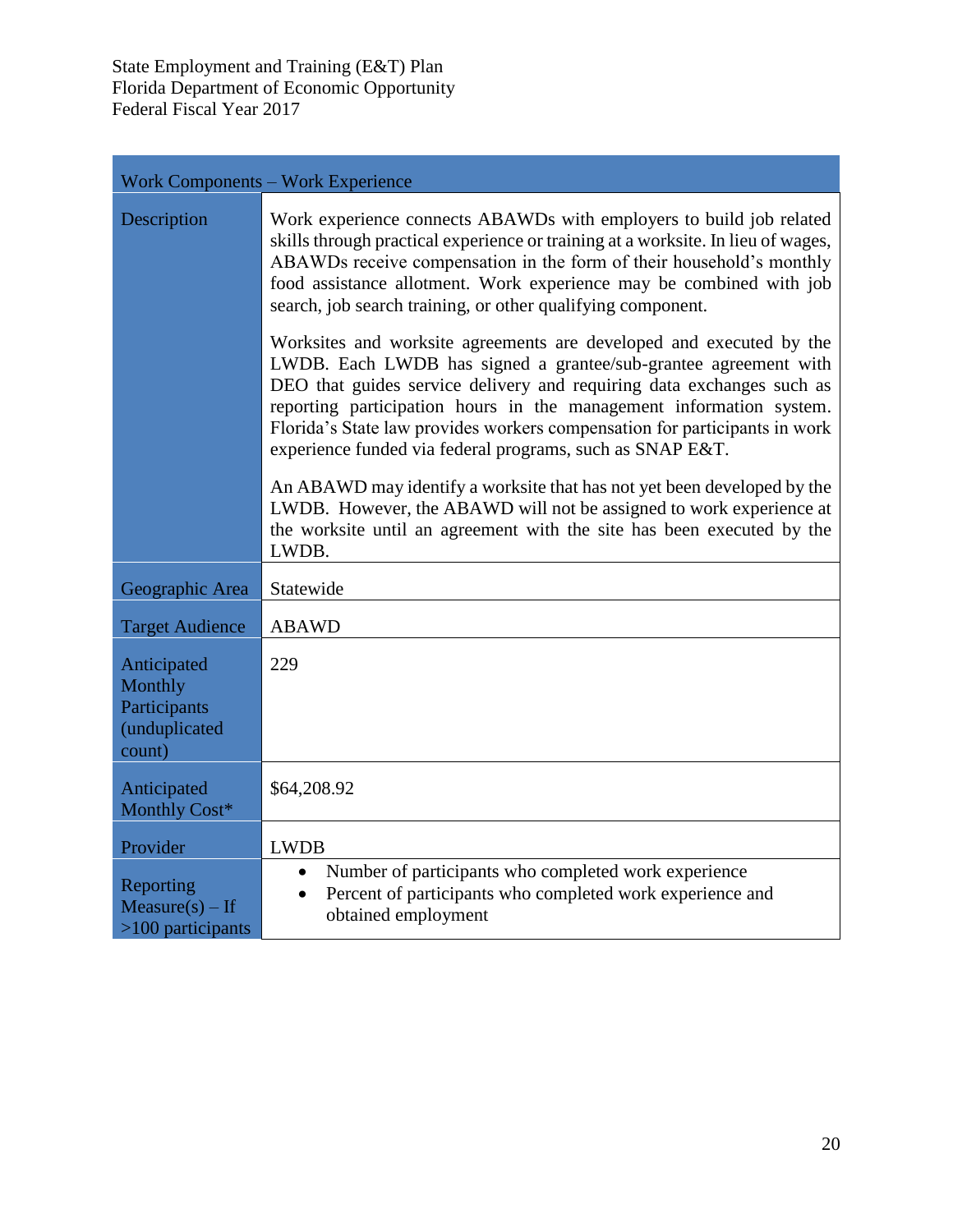|  |  | Part F - Table 3: Estimated Participant Levels |  |  |
|--|--|------------------------------------------------|--|--|
|  |  |                                                |  |  |

| A.        | Anticipated number of work registrants in the State                             |                  |
|-----------|---------------------------------------------------------------------------------|------------------|
|           | during the Federal FY (unduplicated count):                                     | 942,518          |
| <b>B.</b> | Total number of planned State option exemptions                                 |                  |
|           | from E&T Participation:                                                         | 582,336          |
|           | List below planned State option exemption                                       |                  |
|           | categories and the number of work registrants                                   |                  |
|           | expected to be included in each during the Federal                              |                  |
|           | FY.                                                                             |                  |
|           | Mandatory registrant not head of household<br>1.                                |                  |
|           | Mandatory head of household (includes TCA<br>2.                                 |                  |
|           | teen parent<br>Illness (medical limitation)<br>3.                               |                  |
|           | 4. Remote                                                                       |                  |
|           | 5. Confirmed Pregnancy                                                          |                  |
|           | Transportation unavailable for over 2 hours<br>6.                               |                  |
|           | 7. Extreme comm. Or lang. limitation                                            |                  |
|           | 8. Circumstances beyond control                                                 |                  |
|           | 9. Lack of child care for ages 6 to 12 years old<br>10. One-month certification |                  |
|           | 11. ABAWD with indicator 'N' mandatory                                          |                  |
|           | FSET/ABAWD only                                                                 |                  |
|           | 12. ABAWD with indicator 'N' mandatory refugee                                  |                  |
|           | referral                                                                        |                  |
| $C$ .     | Percent of all work registrants exempt from E&T                                 |                  |
|           | (B/A)                                                                           | 61.78%           |
| D.        | Anticipated number of E&T mandatory participants                                |                  |
|           | $(A-B)$                                                                         | 360,182          |
| E.        | Anticipated number of voluntary E&T participants                                | $\overline{0}$   |
| F.        | Anticipated number of ABAWDs in the State during                                |                  |
|           | the Federal FY.                                                                 | 267,200          |
| G.        | Anticipated number of ABAWDs in waived areas of                                 |                  |
|           | the State during the Federal FY.                                                | $\boldsymbol{0}$ |
| H.        | Anticipated number of ABAWDs to be exempted                                     |                  |
|           | under the State's 15 percent ABAWD exemption                                    |                  |
|           | allowance during the Federal FY                                                 | $\boldsymbol{0}$ |
| I.        | Number of potential at-risk ABAWDs expected in                                  |                  |
|           | the State during the Federal FY $(F-(G+H))$                                     | 267,200          |

**Note:** This form may require additional updates or revisions.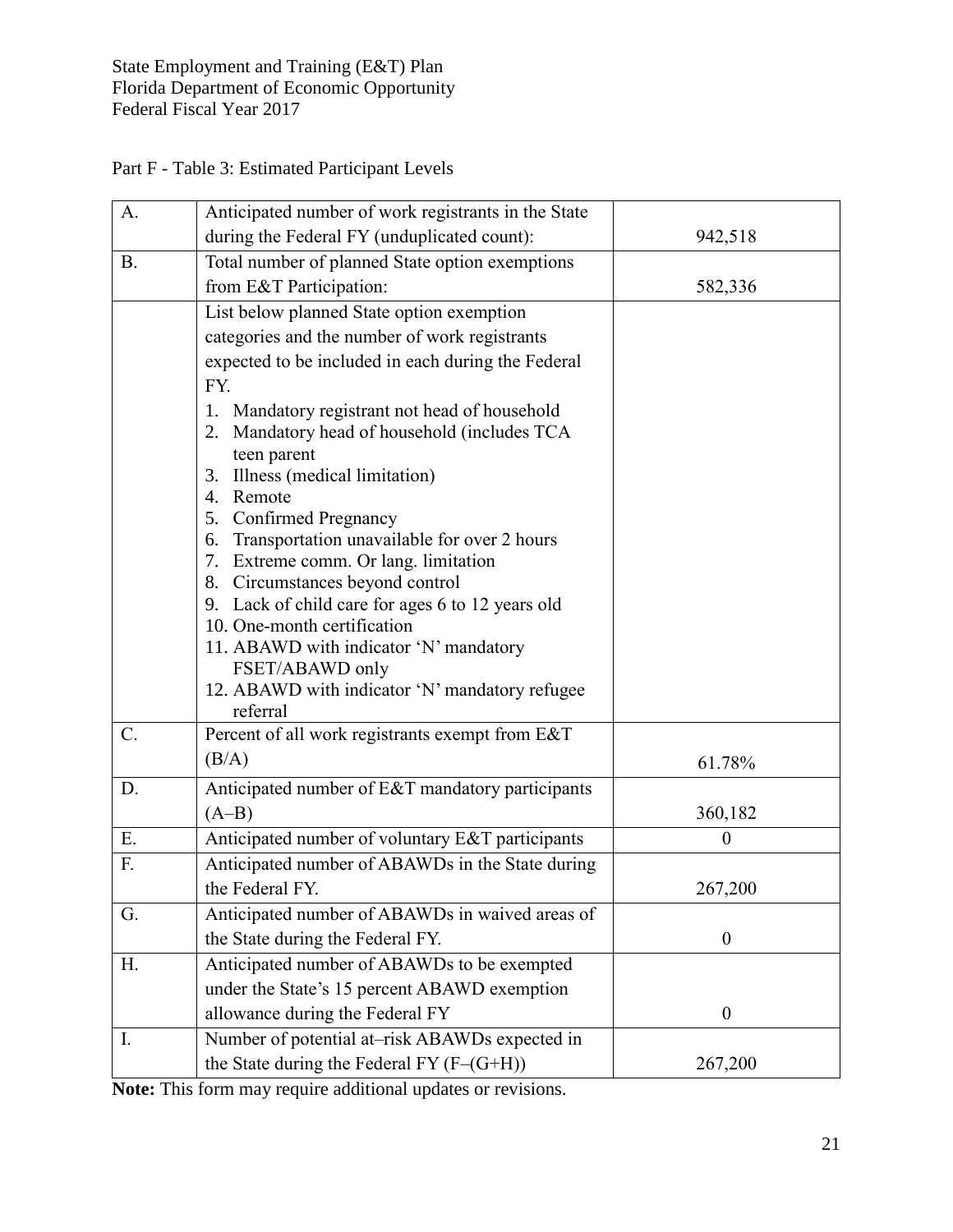## **Part G – Table 4: Partnerships/Contracts**

|                                                               |             | $%$ of          |
|---------------------------------------------------------------|-------------|-----------------|
|                                                               |             | E&T             |
|                                                               |             | <b>Operatin</b> |
| <b>Name of Partner/Contract</b>                               | Cost        | g Budget        |
| South Florida Workforce Investment Board (DBA CareerSource    |             | 13.51%          |
| South Florida)                                                | \$1,313,495 |                 |
| Workforce Escarosa, Inc. (DBA CareerSource Escarosa)          | \$219,401   | 2.26%           |
| Okaloosa-Walton Jobs and Education Partnership, Inc. (DBA     |             | 0.85%           |
| CareerSource Okaloosa Walton)                                 | \$82,187    |                 |
| Chipola Regional Workforce Development Board, Inc. (DBA       |             | 0.85%           |
| CareerSource Chipola)                                         | \$82,187    |                 |
| Gulf Coast Workforce Development Board, Inc. (DBA             |             | 1.08%           |
| CareerSource Gulf Coast)                                      | \$104,704   |                 |
| Big Bend Jobs and Education Council, Inc. (DBA CareerSource   |             | 2.02%           |
| Capital Region)                                               | \$196,176   |                 |
| North Florida Workforce Development Board, Inc. (DBA          |             | 0.85%           |
| CareerSource North Florida)                                   | \$82,187    |                 |
| Florida Crown Workforce Board, Inc. (DBA CareerSource Florida |             | 0.85%           |
| Crown)                                                        | \$82,187    |                 |
| First Coast Workforce Development, Inc. (DBA CareerSource     |             | 4.15%           |
| Northeast Florida)                                            | \$403,187   |                 |
| Alachua/Bradford Regional Workforce Board (DBA CareerSource   |             | 1.46%           |
| North Central Florida)                                        | \$141,691   |                 |
| Citrus Levy Marion Regional Workforce Development Board, Inc. |             | 1.96%           |
| (DBA CareerSource Citrus Levy Marion)                         | \$190,687   |                 |
| Workforce Development Board of Flagler and Volusia Counties,  |             | 2.62%           |
| Inc. (DBA CareerSource Flagler Volusia)                       | \$255,263   |                 |
| Central Florida Regional Workforce Development Board, Inc.    |             | 9.33%           |
| (DBA CareerSource Central Florida)                            | \$907,187   |                 |
| Brevard Workforce Development Board, Inc. (DBA CareerSource   |             | 2.26%           |
| Brevard)                                                      | \$219,330   |                 |
| WorkNet Pinellas, Inc. (DBA CareerSource Pinellas)            | \$431,826   | 4.44%           |
| Tampa Bay Workforce Alliance, Inc. (DBA CareerSource Tampa    |             | 7.13%           |
| Bay)                                                          | \$692,940   |                 |
| Pasco-Hernando Workforce Board, Inc. (DBA CareerSource Pasco  |             | 2.87%           |
| Hernando)                                                     | \$278,644   |                 |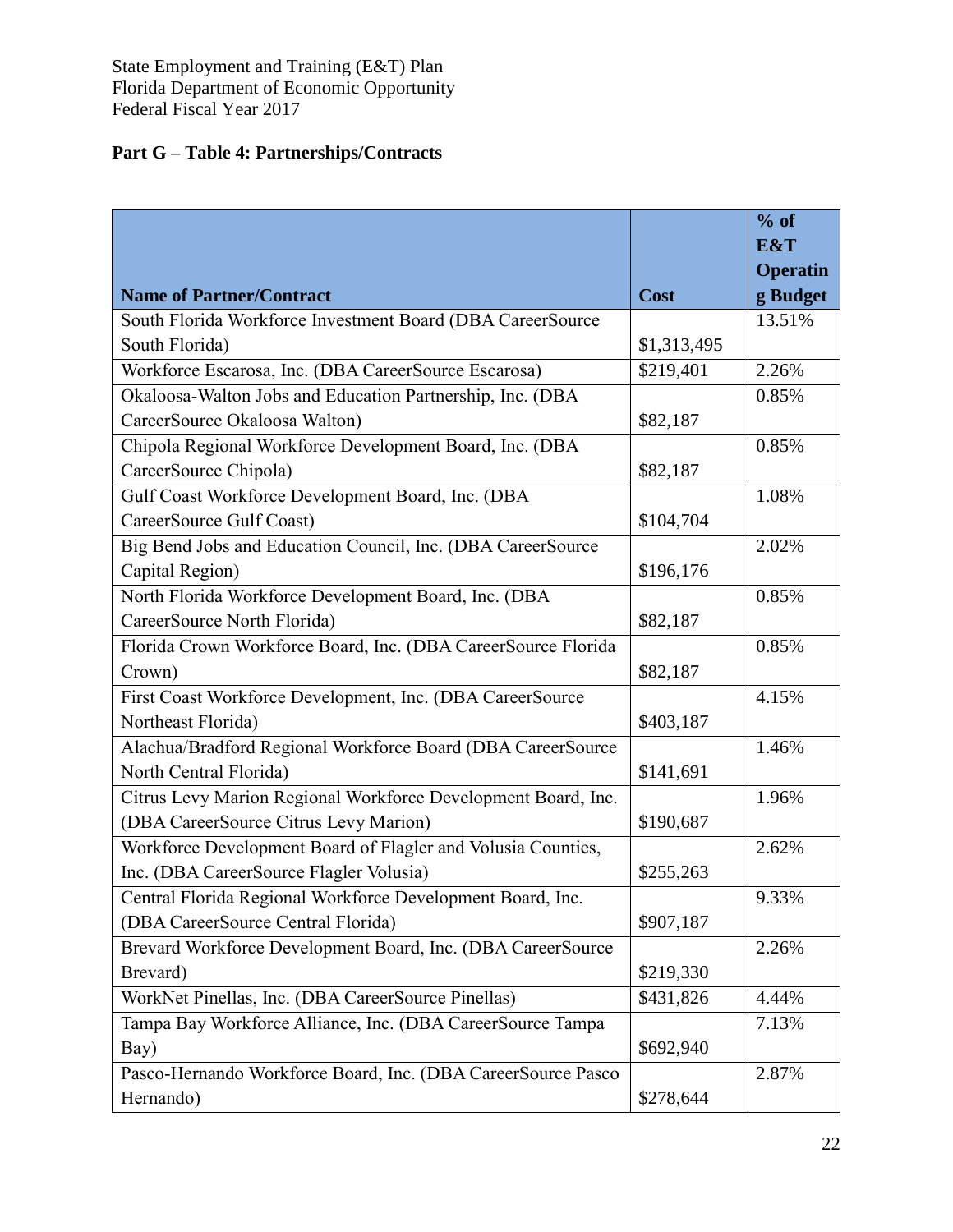| Polk County Workforce Development Board, Inc. (DBA            |             | 3.33%  |
|---------------------------------------------------------------|-------------|--------|
| CareerSource Polk)                                            | \$323,702   |        |
| Suncoast Workforce Board, Inc. (DBA CareerSource Suncoast)    | \$226,555   | 2.33%  |
| Heartland Workforce Investment Board, Inc. (DBA CareerSource) |             | 0.85%  |
| Heartland)                                                    | \$82,187    |        |
| Workforce Development Board of the Treasure Coast, Inc. (DBA  |             | 2.11%  |
| CareerSource Research Coast)                                  | \$205,374   |        |
| CareerSource Palm Beach County, Inc.                          | \$495,545   | 5.10%  |
| CareerSource Broward                                          | \$725,466   | 7.46%  |
| CareerSource South Florida                                    | \$1,313,495 | 13.51% |
| Southwest Florida Workforce Development Board, Inc. (DBA      |             | 3.46%  |
| CareerSource Southwest Florida)                               | \$336,319   |        |
| CareerSource Florida, Inc.                                    | \$87,017    | 0.89%  |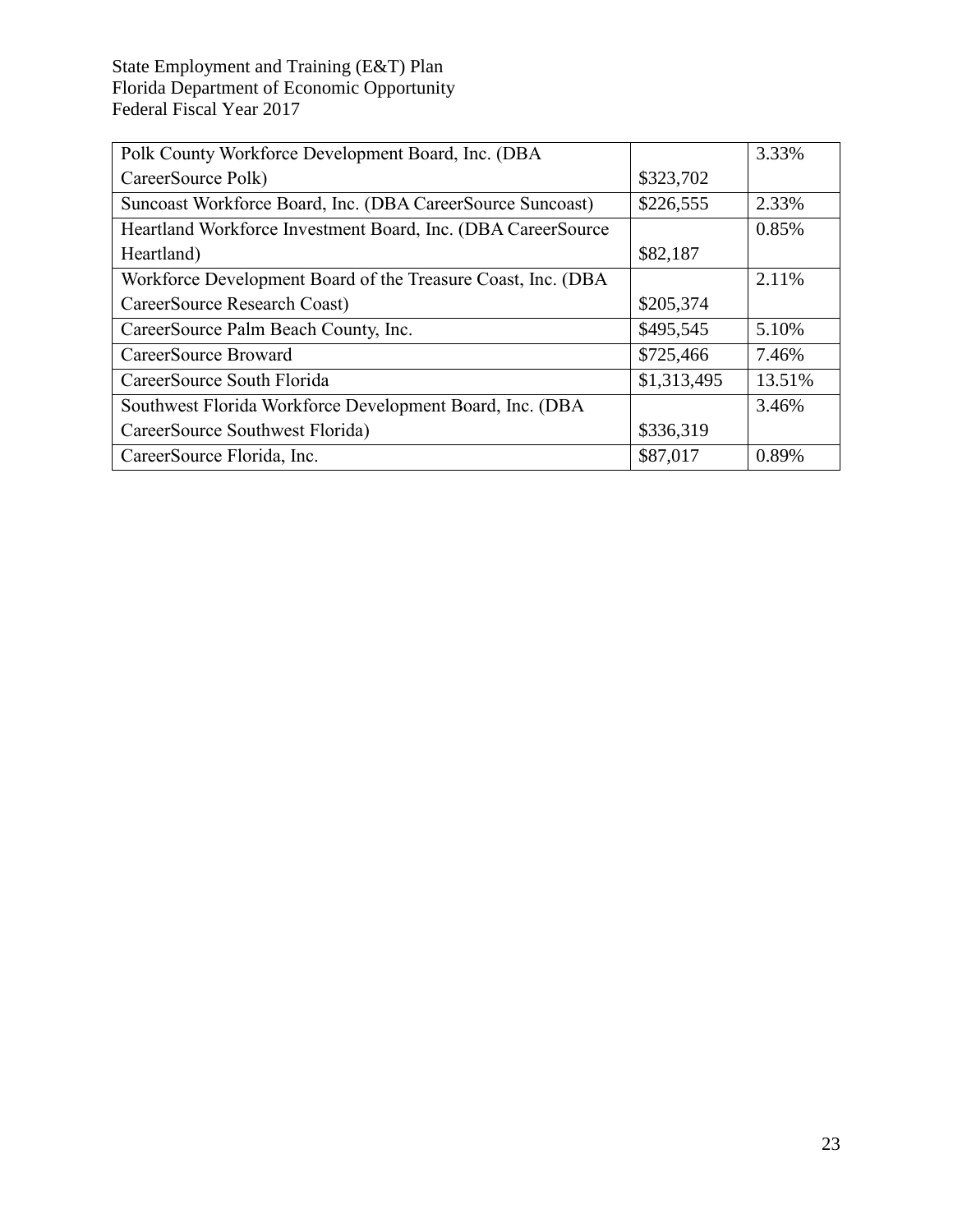Part H: Contractor Detail Addendum

| Partner/Contract<br>Name                              | South Florida Workforce Investment Board<br><b>DBA CareerSource South Florida</b>                                                                                                                                                                                                                                                                                                                                                                                                                                                                                                                                                                                                                                                                       |  |  |
|-------------------------------------------------------|---------------------------------------------------------------------------------------------------------------------------------------------------------------------------------------------------------------------------------------------------------------------------------------------------------------------------------------------------------------------------------------------------------------------------------------------------------------------------------------------------------------------------------------------------------------------------------------------------------------------------------------------------------------------------------------------------------------------------------------------------------|--|--|
| Monitoring and<br>communication with<br>contractor(s) | DEO holds a grantee/sub-grantee agreement with CareerSource South<br>Florida which outlines the LWDBs requirements to operate the SNAP<br>E&T program in accordance with the federal and state laws and<br>policy. DEO conducts annual quality assurance reviews of the SNAP<br>E&T program to ensure compliance with the laws set forth by federal<br>regulations and state statute, as well as state guidance. DEO conducts<br>random audits of the SNAP E&T data entered in the management<br>information system to ensure the integrity of the information. Policy<br>changes are communicated to the LWDB through guidance papers,<br>memorandum, teleconference, webinar, and on-site training or<br>technical assistance as needed or requested. |  |  |
| <b>Role of Contractor</b>                             | CareerSource South Florida is responsible for the direct<br>administration of SNAP E&T program services to ABAWDs.<br>CareerSource South Florida may contract with a provider for the<br>delivery of the SNAP E&T components and case management<br>services.                                                                                                                                                                                                                                                                                                                                                                                                                                                                                           |  |  |
| Timeline                                              | October<br>September 2017<br><b>Start</b><br>End<br>2016                                                                                                                                                                                                                                                                                                                                                                                                                                                                                                                                                                                                                                                                                                |  |  |
| Description of<br><b>Activities/Services</b>          | CareerSource South Florida administers the SNAP E&T components<br>outlined in this state plan, Part E table 2. These services and activities<br>include job search/job search training, education and training, work<br>experience, self-initiated work experience, job search, job search<br>training, and/or a combination of components.                                                                                                                                                                                                                                                                                                                                                                                                             |  |  |
| Funding                                               | \$1,313,495                                                                                                                                                                                                                                                                                                                                                                                                                                                                                                                                                                                                                                                                                                                                             |  |  |
| Evaluation                                            | DEO conducts annual quality assurance reviews of the SNAP E&T<br>program to ensure compliance with the laws set forth by federal<br>regulations and state statute, as well as state guidance. DEO conducts<br>random audits of the SNAP E&T data entered in the management<br>information system to ensure the integrity of the information.                                                                                                                                                                                                                                                                                                                                                                                                            |  |  |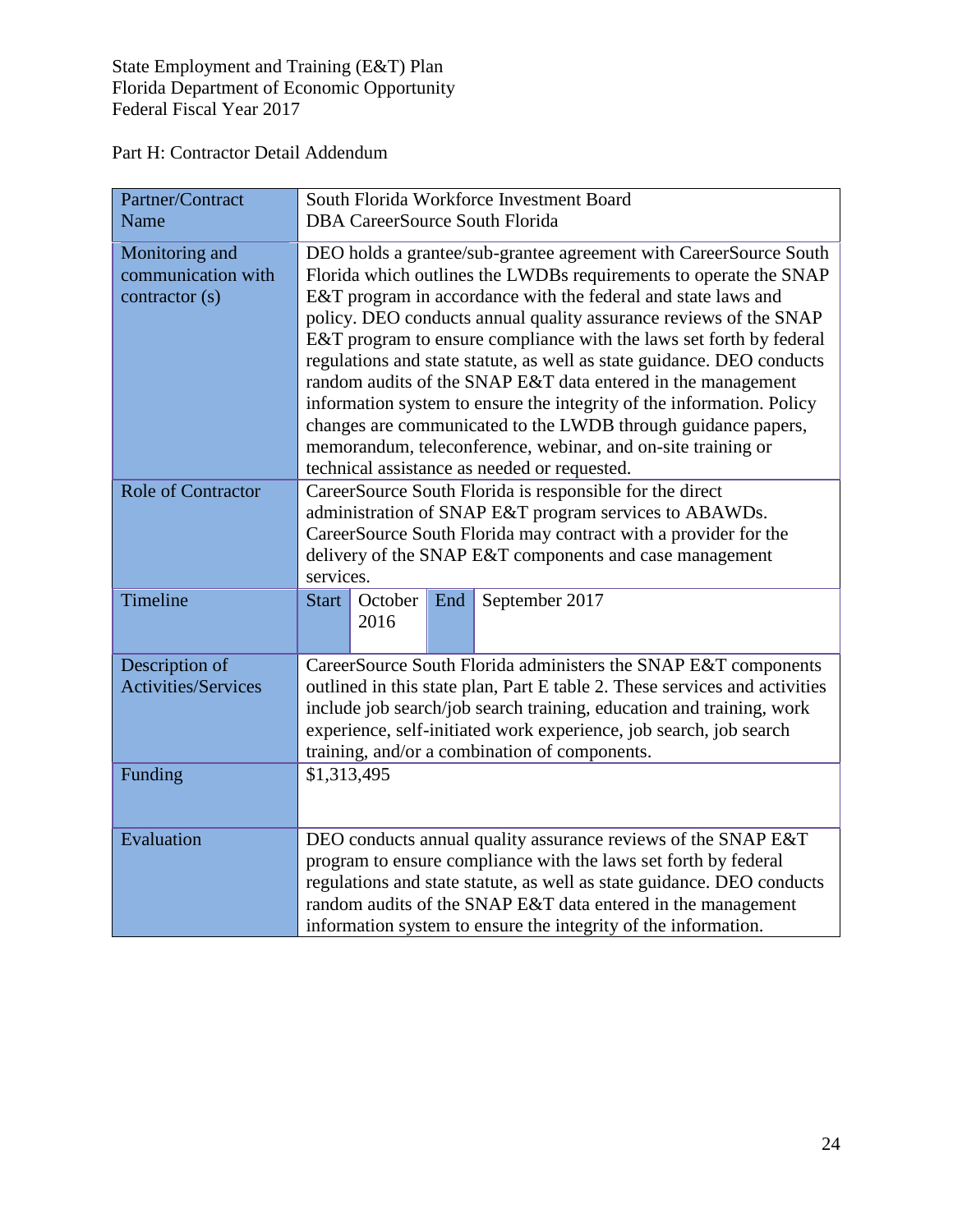Part I - Table 5: Operating Budget

|                                           | State cost  | Federal cost | Total        |
|-------------------------------------------|-------------|--------------|--------------|
| <b>Direct Costs:</b>                      |             |              |              |
| a) Salary/Wages                           |             | \$750,000    | \$750,000    |
| b) Fringe Benefits* Approved Fringe       |             |              |              |
| Benefit Rate Used 36 %                    |             | \$270,000    | \$270,000    |
| c) Contractual Costs                      |             | \$8,165,444  | \$8,165,444  |
| d) Non-capital Equipment and Supplies     |             | \$7,500      | \$7,500      |
| e) Materials                              |             | \$0          | \$0          |
| f) Travel                                 |             | \$35,000     | \$35,000     |
| g) Building/Space                         |             | \$21,000     | \$21,000     |
| h) Risk Management                        |             | \$10,999     | \$10,999     |
| i) Equipment & Other Capital              |             |              |              |
| Expenditures                              |             | \$0          | \$0          |
| j) Agency Shared Costs**                  |             | \$420,000    | \$420,000    |
| <b>Total Direct Costs</b>                 |             | \$9,679,943  | \$9,679,943  |
|                                           |             |              |              |
| II. Indirect Costs:                       |             |              |              |
| Indirect Costs*Approved Indirect Cost     |             |              |              |
| Rate Used: 0.4866%                        |             | \$44,696     | \$44,696     |
| <b>Total Indirect Costs</b>               |             | \$44,696     | \$44,696     |
|                                           |             |              |              |
| <b>III.</b> In-kind Contribution          |             |              |              |
| State in-kind contribution                |             |              |              |
|                                           |             |              |              |
| IV. Participant Reimbursement (State plus |             |              |              |
| Federal):                                 |             |              |              |
| a) Dependent Care                         |             |              |              |
| b) Transportation & Other Costs           | \$3,100,000 | \$3,100,000  | \$6,200,000  |
| c) State Agency Cost for Dependent Care   |             |              |              |
| Services                                  |             |              |              |
|                                           |             |              |              |
| V. Total Costs                            | \$3,100,000 | \$12,824,639 | \$15,924,639 |

\* Attach an approval letter from the cognizant agency identifying the indirect cost rate being used.

\*\*These shared costs are directly allocated based on the Department's allocation plan. For example, IT services are allocated based on all FTE time charges in the department. These costs are not included in the agency's indirect costs.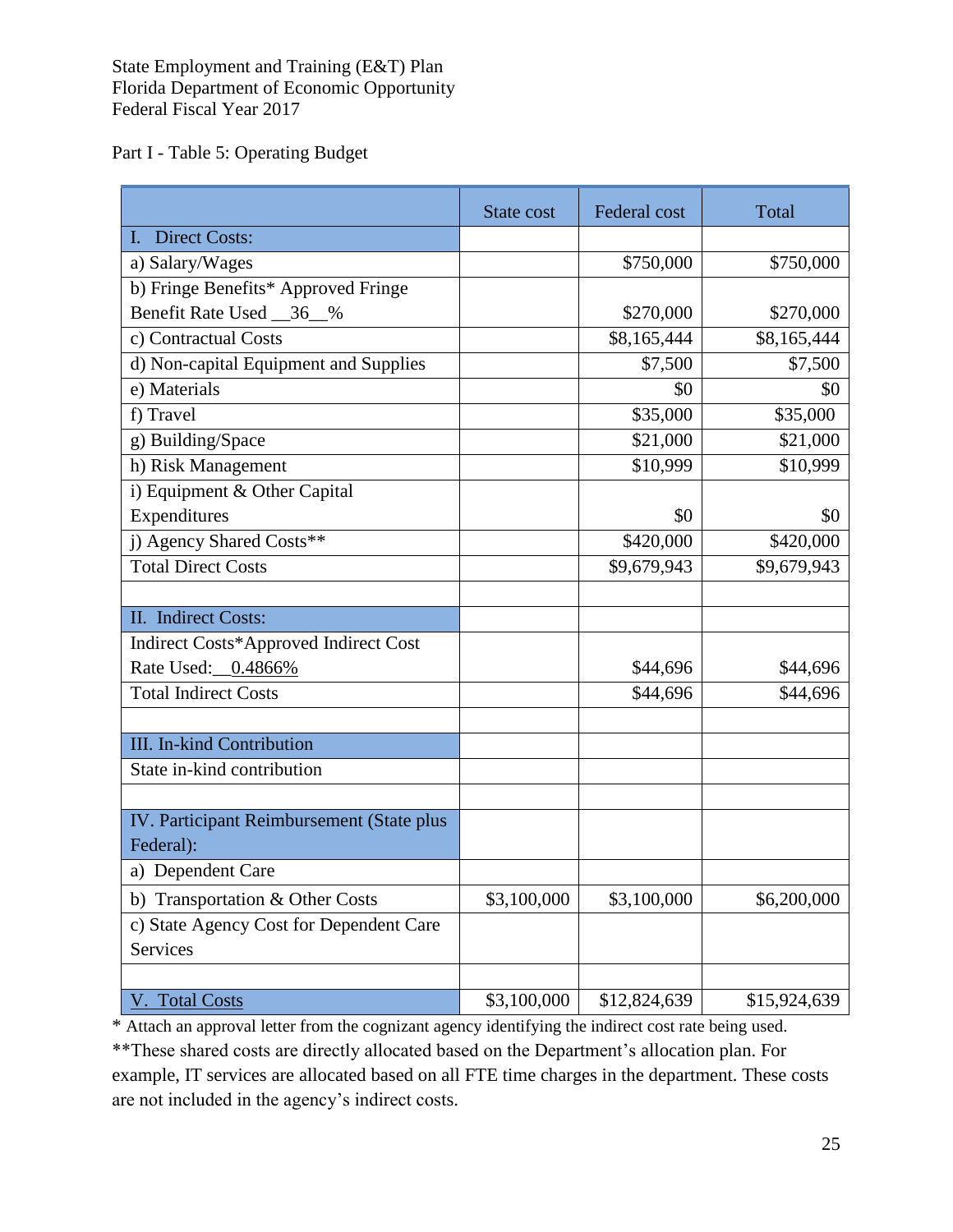| Item                                                                                | Narrative                                                                                                                                                                                                                                                                                                                                                                                                                                                                                          |
|-------------------------------------------------------------------------------------|----------------------------------------------------------------------------------------------------------------------------------------------------------------------------------------------------------------------------------------------------------------------------------------------------------------------------------------------------------------------------------------------------------------------------------------------------------------------------------------------------|
| <b>I. Direct Costs:</b>                                                             |                                                                                                                                                                                                                                                                                                                                                                                                                                                                                                    |
| a) Salary/Wages<br>\$750,000                                                        | State agency administration staffing to support 7.45 FTE; 5<br>positions at 100%, 1 position at .50%, 6 positions at .25%, 3<br>positions at .15%.<br>The State agency utilizes a cost allocation plan for<br>contributions from various departments throughout the agency<br>such as Information Systems and Support Services (IT),<br>Finance and Administration, and Executive Leadership. The<br>cost allocation plan for these various departments includes<br>around 100 positions combined. |
| b) Fringe Benefits*<br><b>Approved Fringe Benefit</b><br>Rate Used 36%<br>\$270,000 | State agency contributions for FICA tax, state employee<br>investment accounts, state employee retirement, state health<br>insurance, state life insurance and state disability insurance.                                                                                                                                                                                                                                                                                                         |
| c) Contractual Costs<br>\$8,165,444                                                 | The State agency currently contracts with Career Source<br>Florida and its 24 Local Workforce Development Boards<br>(LWDBs).                                                                                                                                                                                                                                                                                                                                                                       |
| d) Non-capital<br><b>Equipment and Supplies</b><br>\$7,500                          | Non-capital equipment and supplies utilized by the State of<br>Florida in support SNAP activities.                                                                                                                                                                                                                                                                                                                                                                                                 |
| e) Materials                                                                        |                                                                                                                                                                                                                                                                                                                                                                                                                                                                                                    |
| f) Travel<br>\$35,000                                                               | Travel costs incurred to attend meetings, training, provide<br>technical assistance in-state and for monitoring visits.                                                                                                                                                                                                                                                                                                                                                                            |
| g) Building/Space<br>\$21,000                                                       | State agency costs incurred for Building/Space for SNAP<br>activities.                                                                                                                                                                                                                                                                                                                                                                                                                             |
| h) Risk Management<br>\$10,999                                                      | Insurance contracted through Florida's Department of<br>Management Services, costs are shared between the different<br>state agencies and are recouped on an FTE basis.                                                                                                                                                                                                                                                                                                                            |

Part J - Table 6: Budget Narrative and Justification Table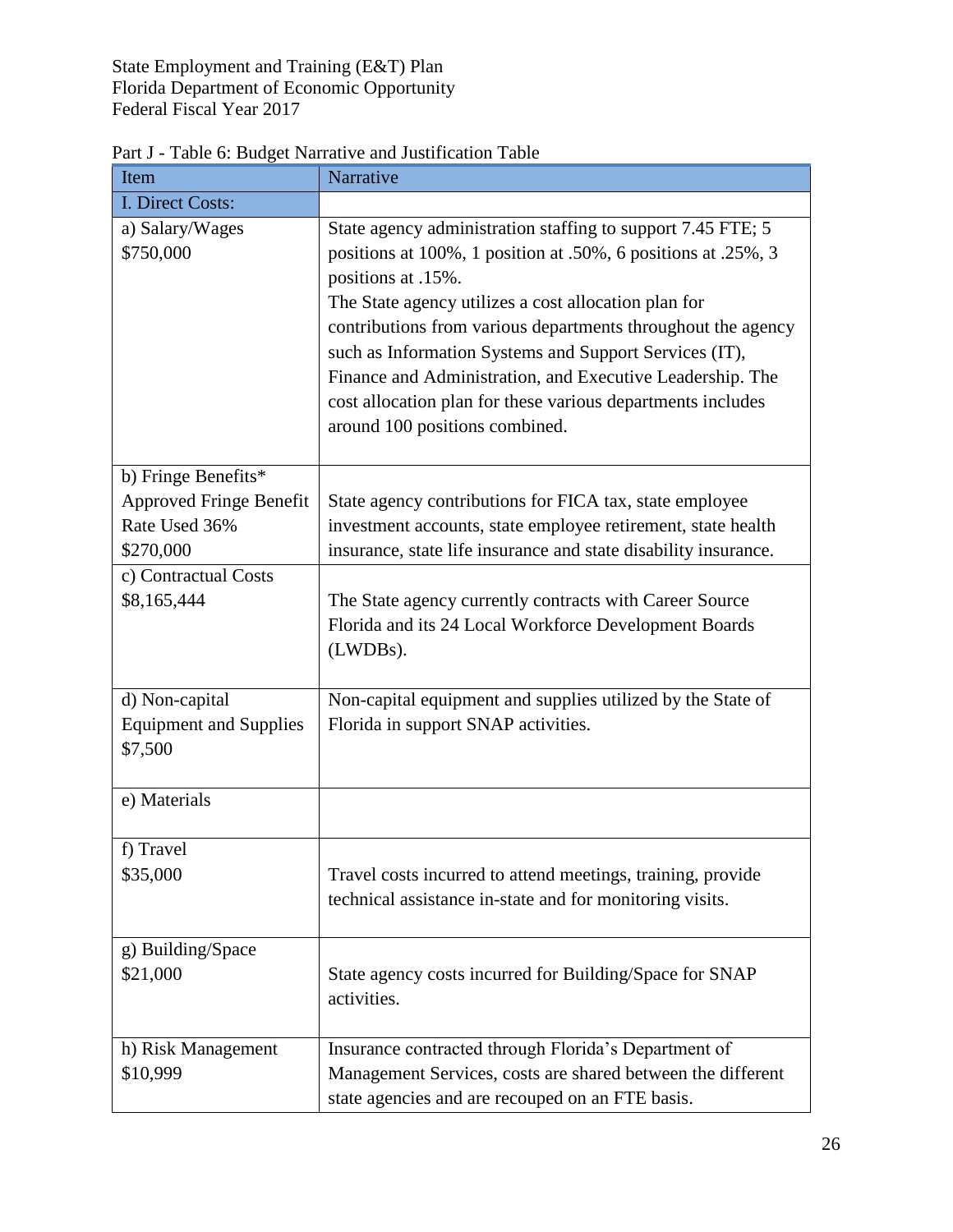| i) Equipment $&$ Other         |                                                               |
|--------------------------------|---------------------------------------------------------------|
| <b>Capital Expenditures</b>    |                                                               |
| j) Agency Shared Costs         | State Agency shared costs incurred for various expenses       |
| \$420,000                      | includes data processing, paper, HR assessment, utilities,    |
|                                | internet and phones.                                          |
| <b>II.</b> Indirect Costs:     |                                                               |
| \$44,696                       | Current provisional Indirect Cost Rate is 0.4866% and is      |
|                                | calculated on Salaries, Benefits, Other Personal Services and |
|                                | contractual costs for 24 local workforce development boards   |
|                                | and CareerSource Florida.                                     |
| <b>III.</b> State In-kind      |                                                               |
| Contribution                   |                                                               |
|                                |                                                               |
| IV. Participant                |                                                               |
| Reimbursements                 |                                                               |
| a) Dependent Care              |                                                               |
|                                |                                                               |
| b) Transportation $&$          | The State of Florida provides transportation reimbursements   |
| <b>Other Costs</b>             | for each participant and will be providing Employment         |
| \$6,200,000                    | Retention Services to eligible participants.                  |
|                                |                                                               |
|                                |                                                               |
| c) State Agency Cost for       |                                                               |
| <b>Dependent Care Services</b> |                                                               |